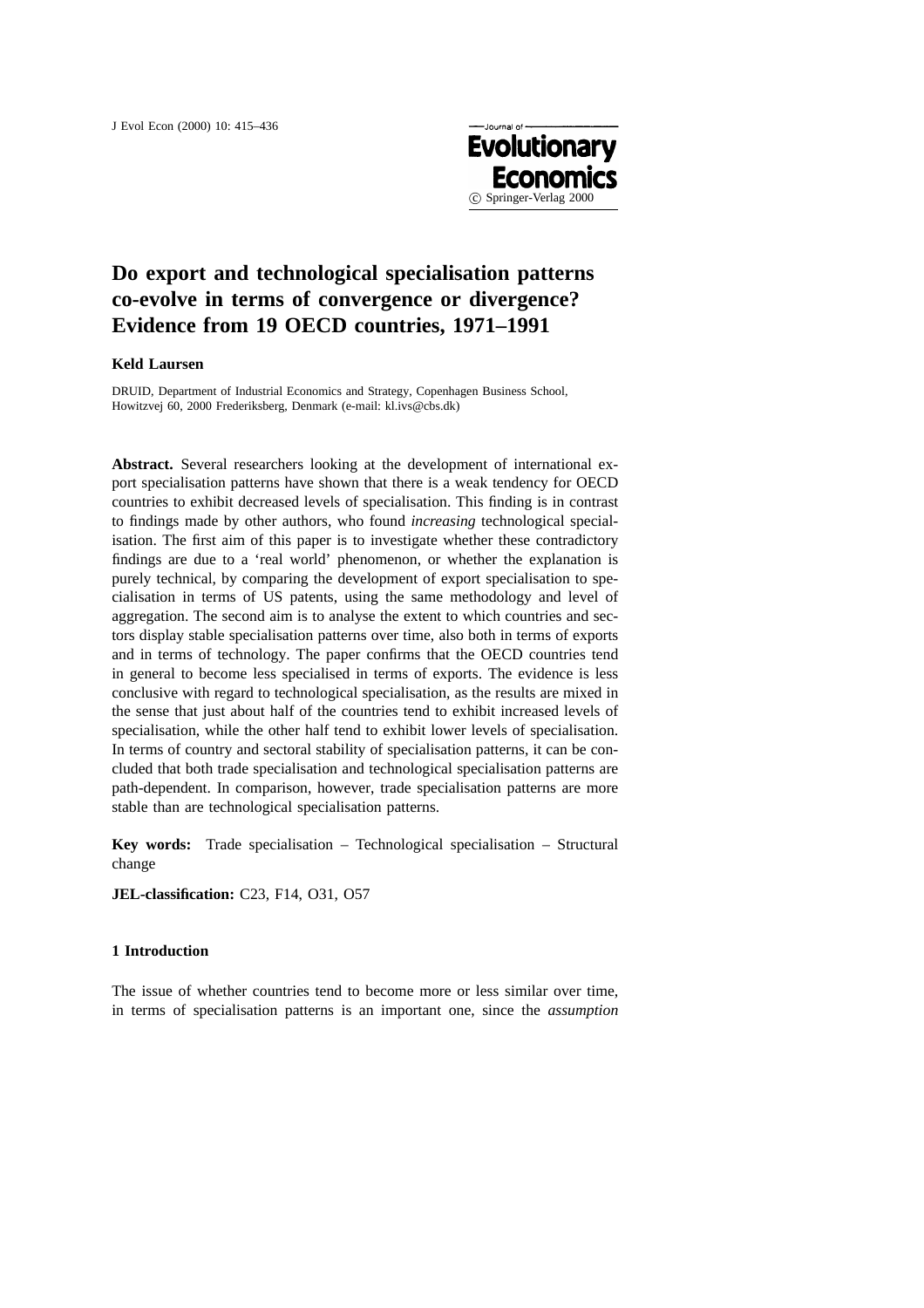of increased sectoral specialisation, has been the rationale underlying most of the thinking on international free trade (also in organisations such as the World Trade Organisation and in the World Bank). The present paper examines this assumption.

In previous research (Dalum, Laursen and Villumsen, 1998), it was shown that in the period from 1965 to 1992 there were a general tendency for 20 OECD countries to de-specialise (refers to a process in which the sectoral distribution for each country becomes less dispersed) as concerns international export specialisation. This finding is in contrast to other findings, such as Archibugi and Pianta (1994). Archibugi and Pianta (1992, 1994), as well as Cantwell (1989, 1991), who found increasing technological specialisation from the late 1970s to the early 1980s, measured as specialisation in US patents. The first aim of this paper is to investigate whether these seemingly contradictory findings are due to a 'real world' phenomenon, or whether the explanation is purely technical, by comparing the development of export specialisation to specialisation in terms of US patents<sup>1</sup>. The second aim of the paper is to analyse the extent to which countries and sectors display stable specialisation patterns over time, both in terms of exports and technology.

One of the contributions made by Dalum et al. (1998), was the distinction between specialisation (or de-specialisation) in trade patterns, on the one hand, and divergence (or convergence) on the other. A specialisation process refers to a process in which specialisation *intra-country* becomes more dispersed (and conversely for de-specialisation). In other words, the concepts of specialisation/despecialisation refer to the sectoral distribution of a country. By contrast, a divergence process refers to a process in which countries become more different in terms of specialisation in a particular sector (and conversely for convergence). However, the estimations made by Dalum et al. (1998) were made with separate estimations for countries and sectors, respectively. In this paper, the stability characteristics of both trade and technological specialisation patterns will (respectively) be estimated for both countries and sectors in a single model.

The paper is structured as follows. Section 2 contains a theoretical discussion of the issues involved, while Section 3 contains the empirical analysis. The conclusion of the paper can be found in Section 4.

#### **2 Theoretical discussion**

This section will outline some theoretical considerations in relation to the issues considered in the paper. First, we will discuss the common forces that might change or preserve technological and trade specialisation over time (Section 2.1). Second, a discussion of mechanisms that can lead to a divergence between technological and trade specialisation patterns, can be found in Section 2.2. The propositions developed will be tested in the empirical part of the paper.

<sup>&</sup>lt;sup>1</sup> By a 'real world phenomenon' we mean that there is some economic explanation underlying the observed differences, while a 'technical explanation' refers to differences in ways of measuring specialisation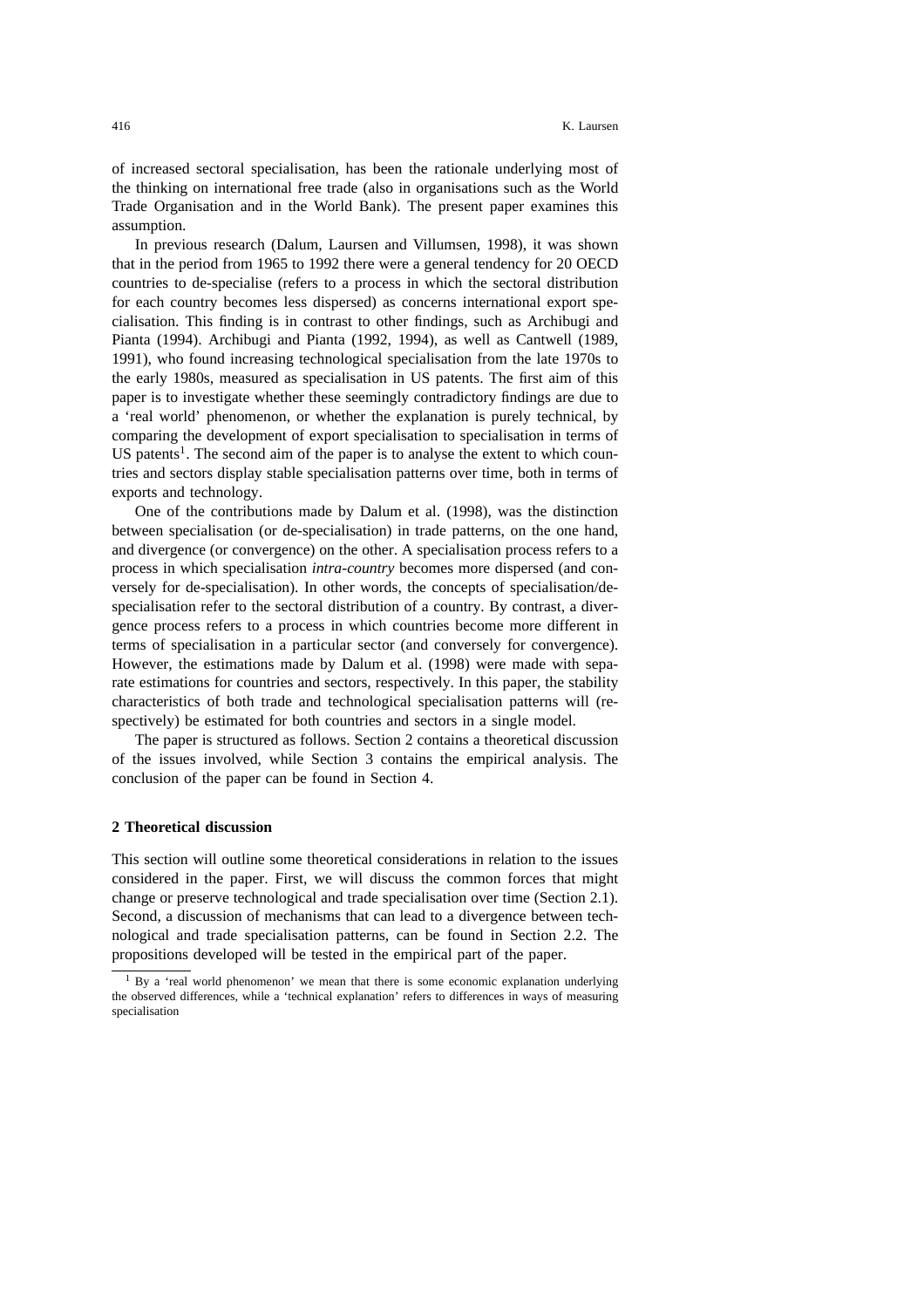## *2.1 Structural change and patterns of specialisation*

# 2.1.1 Persistence in specialisation patterns

In the evolutionary literature, it is recognised that important aspects of technology are mainly specific and tacit in nature, to a large extent embodied in persons and in institutions, in addition to being cumulative over time (Dosi, Pavitt and Soete, 1990, p. 8). In this model, firms are not likely to improve their technology by making a survey of the complete stock of knowledge, before making technical choices. Rather, given the differentiated nature of technology, firms will try to improve and diversify their technology, enabling them to build on their existing technology base. Thus, technological and organisational change is a cumulative process, constraining firms in the possibilities of what they can do, by what they have done in the past (i.e. path dependency). When such a perception of technology is recognised, its development over time ceases to be random, but is constrained by the set of existing activities. Thus, given that firms make up most of the exports (and technology) of a country, one should expect that specialisation patterns remain stable over long time periods.

Furthermore and from a neoclassical point of view, Krugman (1987) presents a model which predicts stability in the specialisation pattern of countries, given the presence of economies of scale. In the model the productivity of resources in each sector, in each country, depends on an index of cumulative experience ('learning-by-doing'), creating economies of scale at the level of the industry. Thus, once a pattern of specialisation is established (e.g., by chance) in the model, it remains unchanged, with changes in relative productivity acting to further lock in the pattern.

#### 2.1.2 Structural change and patterns of specialisation

Beelen and Verspagen (1994) argue that, one should expect the highest degree of structural change in specialisation patterns among catching-up countries, as opposed to high income countries and poor slow-growing countries. Beelen and Verspagen reverse the arguments of Pasinetti (1981), who maintained that the extent to which the specialisation structure of a country is similar to that of the leading countries - the countries operating at the world's technological frontier determines the degree to which this country can catch up. The reverse argument states that in order to catch up, a country must change its production structure in order to become better able to adopt technology spill-overs. Furthermore, hightech industries (or alternatively the areas of specialisation of the leading countries) generally seem to yield higher value-added per unit of production. Thus, there is an incentive for followers to develop activities in high-tech sectors. From the demand-side, Pasinetti shows that the emergence of a fundamental structural change is unavoidable for an economy with increasing per capita income, since income elasticities change with the value of per capita income itself. With the level of per capita income growing, the importance of luxury goods becomes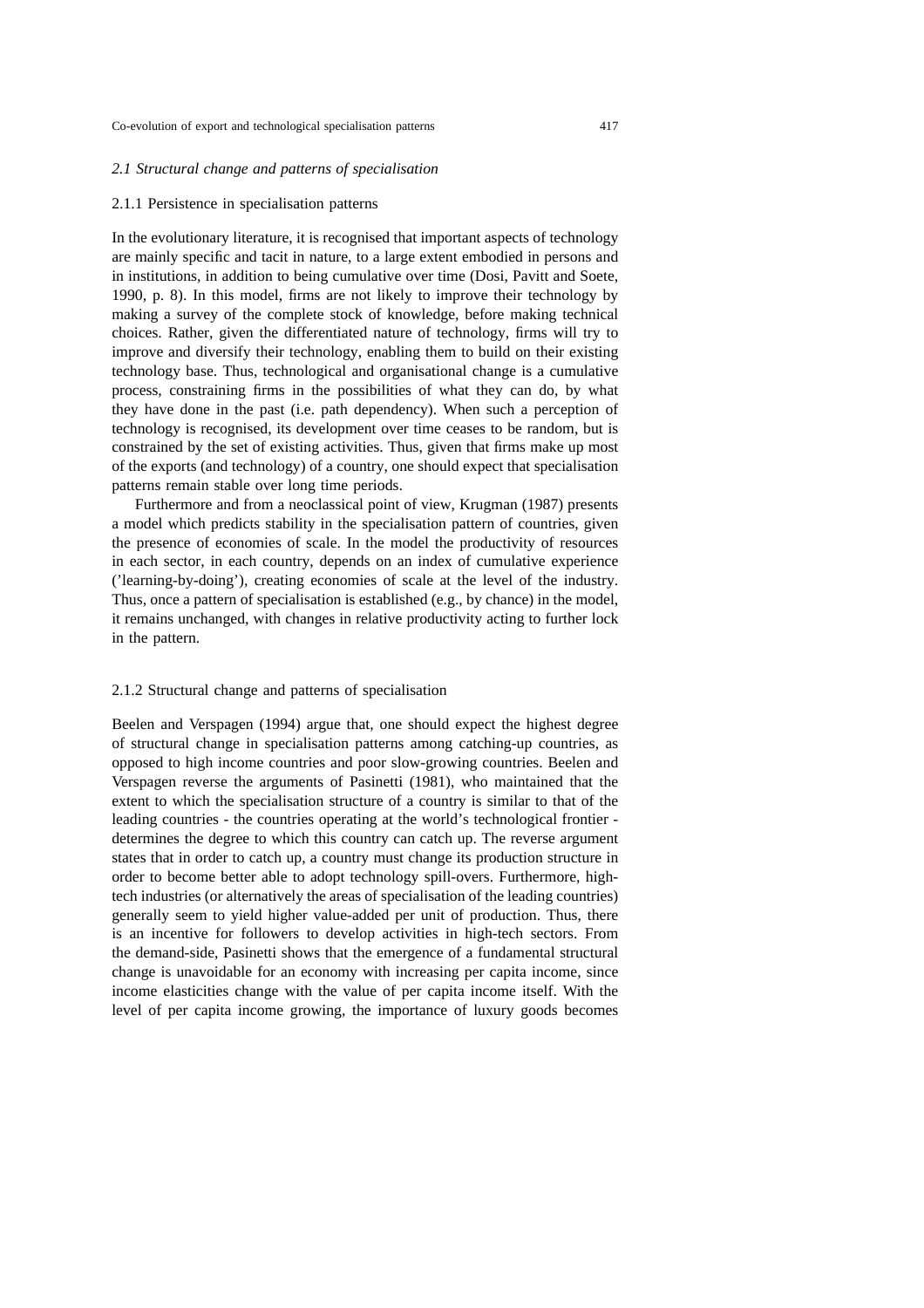higher and higher, and thus there will be an incentive for the firms of countries catching up to produce these goods domestically, rather than importing them.

From the supply-side, and based on the Dixit and Stiglitz (1977) model of monopolistic competition and expanding product variety, Krugman (1989) presents a neoclassical model portraying the role of structural change in growth processes. The idea is that countries expand their product variety as they grow, and thus face favourable income elasticities at the aggregate level. Hence, again we should expect the fastest degree of structural change among catching-up countries.

Concerning the relationship between structural change and the types of products/technologies, it can be argued that more sophisticated products are more difficult to transfer across borders, as production techniques for these products are complex and hence hard to codify (Dosi et al., 1990). Therefore, we would expect high-tech products to be more stable across national borders, when compared to other more low-tech products. This idea is consistent with the so-called product-life-cycle theories (Vernon, 1966; Grossman and Helpman, 1991), in which high-tech products are developed in the home country, while more mature products spread out to be produced abroad (in less sophisticated countries).

The Heckscher-Ohlin-Samuelson (HOS) model states that comparative advantage is determined by the interaction between nations' resources (the relative abundance of factors of production) and the technology of production (which influences the relative intensity with which different factors of production are used in the production of different products). Hence, the prediction is that a country will export those goods which use most intensively the country's more abundant factors of production. However, the model has implications also in the context of this paper, as the model predicts increasing specialisation - all other things being equal - if trade barriers are reduced, given different factor endowments<sup>2</sup>.

Nevertheless, countries might not only specialise inter-industry, they might also specialise intra-industry, due to product differentiation. In this context, a distinction between horizontal and vertical product differentiation can been made. Horizontal product differentiation occurs when imports and exports between two countries involves basically the same products of similar quality, but with different characteristics, while vertical product differentiation refers to two-way trade in similar products of varying quality. The theoretical basis for the former type of product differentiation was developed by Lancaster (1980), Krugman (1981) and Helpman (1981), and more recently by Bergstrand (1990). These models suggest that the more similar countries are in terms of their endowments and incomes, the greater the share of horizontal intra-industry trade.

Theoretical models of the latter type of product differentiation were developed by Falvey (1981) and by Flam and Helpman (1987). In the Flam and Helpman model, the share of bilateral intra-industry trade between the North and the South

<sup>&</sup>lt;sup>2</sup> In this context it can be noted that European integration has been on-going throughout the period in question (for documentation of growing intra EU trade, see Ben-David, 1991). It should be stressed that the prediction is the same from more recent models of 'dynamic' comparative advantage (e.g., Grossman, 1992)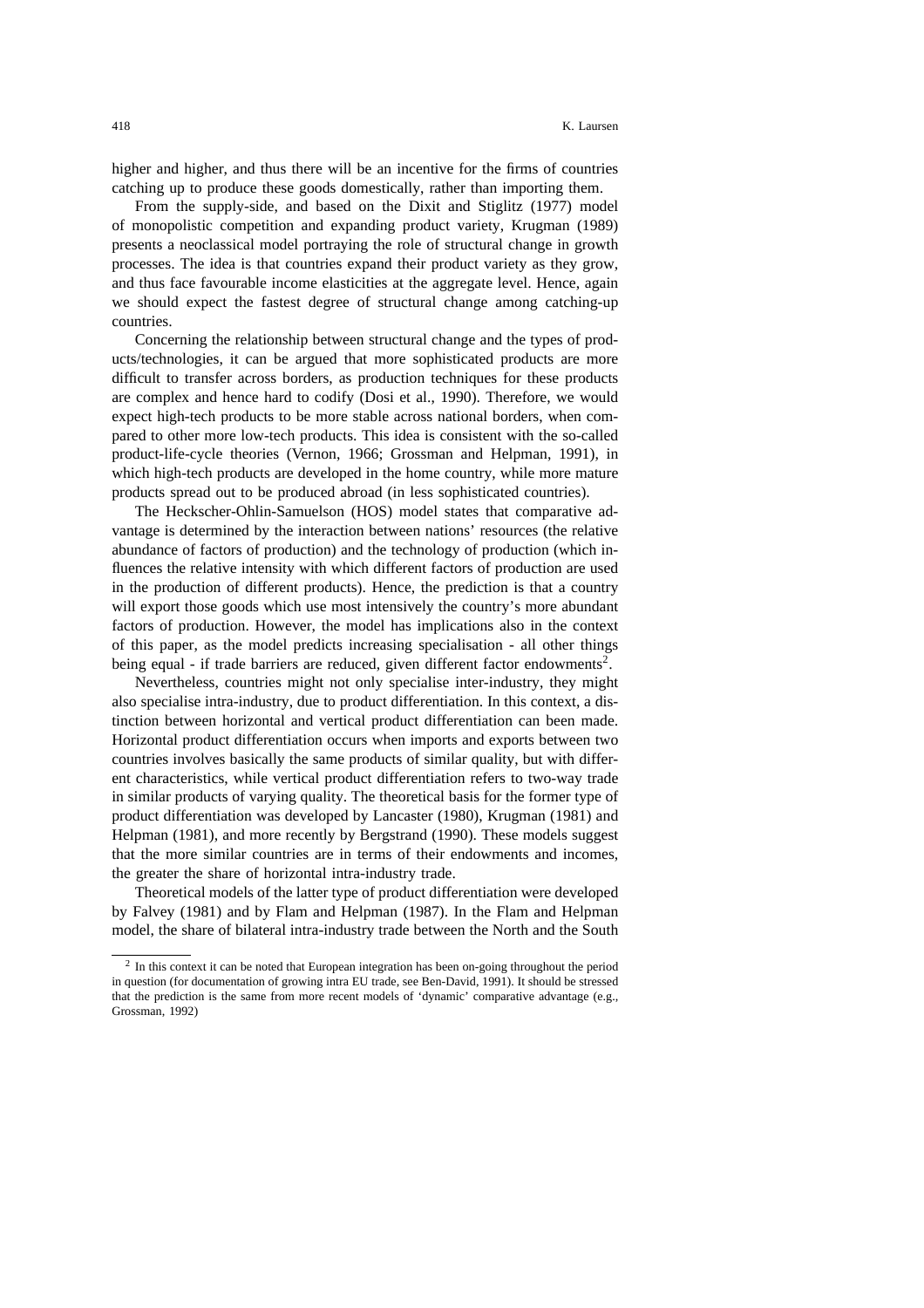is systematically related to differences in product quality. The North is assumed to export higher quality products, while the South produces lower quality products. Two-way trade occurs when the quality range being produced does not exactly match the product versions being demanded.

The discussion in this subsection lead to a number of propositions: (a) patterns of specialisation will display persistence over long time periods; (b) catching up countries will experience the fastest rate of change in the patterns of specialisation; (c) low-tech products will be more footloose than high-tech products; and finally (d) when economic integration is a central feature of development, specialisation patterns of countries will diverge (or put differently, the level of specialisation will increase).

#### *2.2 The relationship between trade and technological specialisation*

The previous section discussed the relationship between growth processes, on the one hand, and the change in specialisation patterns, on the other. This section will discuss the mechanisms which might make technological specialisation and trade specialisation patterns move in the same direction, or make them move in different directions. The discussion will be carried out in terms of *technology as a determinant of trade*, (natural resource) *endowments*, the role and properties of *knowledge* in relation to the localisation of business activities, and finally in terms of *measurement* problems.

*Technology as a determinant of trade*. Under the label of 'technology gap theory', Posner (1961) introduced the idea that temporary monopoly profits can be appropriated, based on a technological lead, in an international trade context. Given the assumption that technology is not a free and universally available good, Posner argued that, while technology might be important for trade in some sectors, and not in others, innovations made in one country would benefit that country as long as the lead could be kept. That is, a country will have ample first-mover advantages in a given sector, until other countries have imitated the innovation. From an empirical point of view, the technology gap theory has gained support from Soete (1981) and from Dosi et al. (1990). Based on cross-country regression analysis, for a single year, these two studies showed that among 40 sectors, about half were found to be influenced by technological specialisation (measured as US patents) in the same sector. From a panel data perspective, in a dynamic setting - in an aggregate country perspective - Amendola, Dosi and Papagni (1993) found convincing support for the hypothesis as well. Also applying panel data - and from a sectoral as well as a country-wise perspective - Amable and Verspagen (1995) showed that competitiveness in trade was significantly influenced by technological capabilities (US patenting) in eleven out of the eighteen sectors in question, when using a dynamic specification of the model.

*Endowments*. Although the Heckscher-Ohlin-Samuelson (HOS) model has been unable to explain the pattern of trade in general (Bowen, Leamer and Sveikauskas, 1987; Krugman, 1996), there are a number of commodities for which the model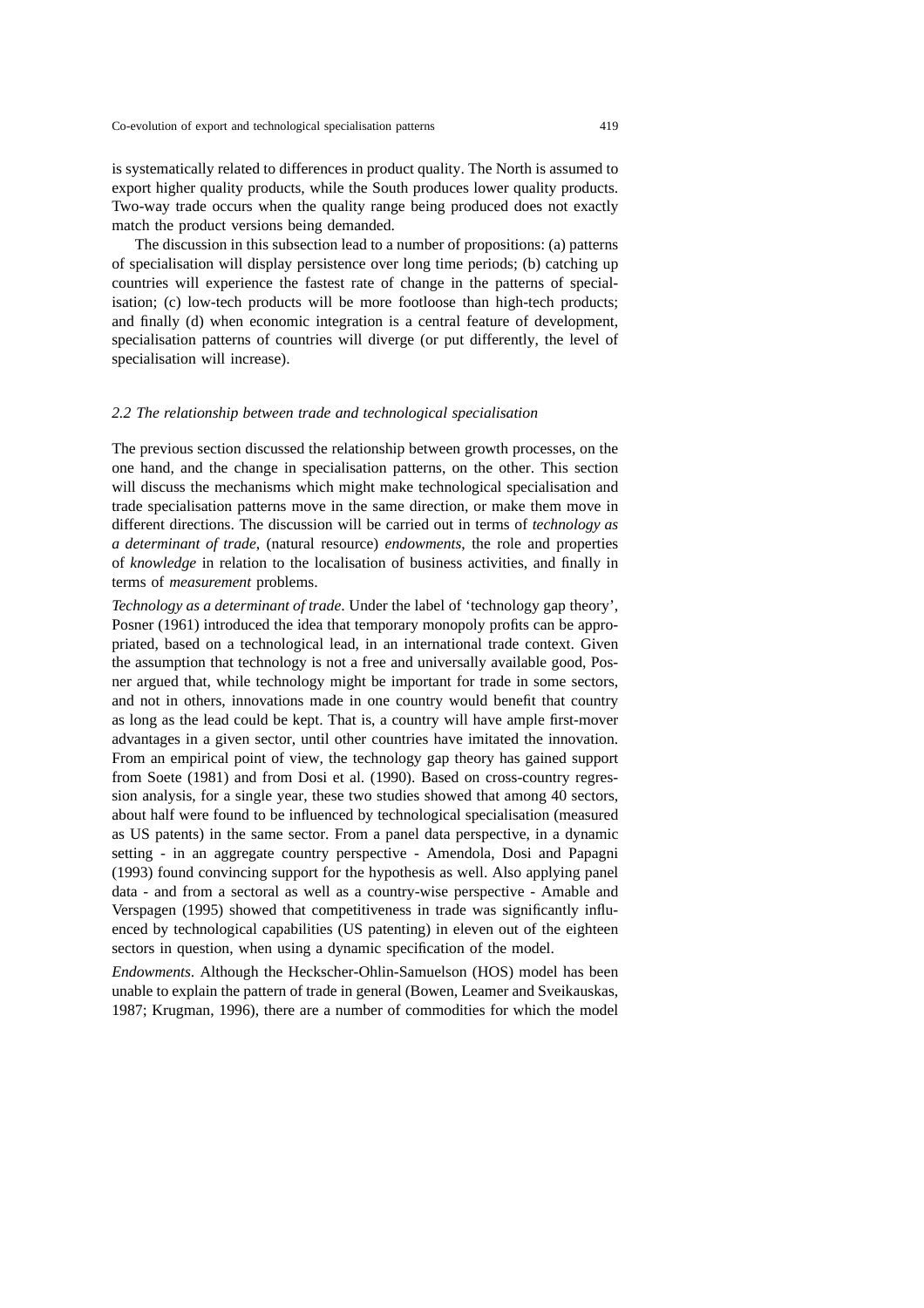does work. For instance, it is clear that natural resource based commodities are in general exported from countries endowed with the relevant natural resources (e.g., agricultural products are exported from countries with abundant arable land). Given that some commodities are 'bound' to their natural resource endowmentbase, we should expect that physical commodities are going to be more 'sticky' in relation to transfer of production across national borders, when compared to the corresponding technology class.

*Knowledge and localisation*. The general framework now used in the standard textbook for the analysis of the multinational enterprise (MNE) is due to Dunning (see e.g., Dunning, 1988), and offers a three part explanation of the existence of multinationals (known as the *OLI* paradigm). Multinationals can be explained by the *ownership* advantages enjoyed by the firm, the *location* advantages of foreign operation, and the *internalisation* advantages of keeping kinds of transactions within the firm. Foreign direct investment by, say, Nissan in the UK might be explained by the attraction of European consumers to particular qualities of Nissan's cars, the need to produce some of these products in Europe to avoid protectionist barriers to imports from Japan, or to encourage quicker corporate responses to local market needs. Formal models with the aim of incorporating some of these insights into trade theory have been developed by, e.g., Markusen (1984) and Ethier (1986). These models allow the spatial separation of 'headquarter services' in terms of management and R&D on the one side, and production on the other. Given that a spatial separation (over national borders) between production and R&D exist, we cannot expect the evolution of technological specialisation and trade specialisation to be perfectly congruent.

*Measurement*. One possible cause of divergence between the development of technological and trade specialisation patterns is that trade specialisation might be determined by factors other than technology. In this way, Posner (1961) argued that technology is an important determinant of trade in some sectors, but not in others. One of the reasons for technology not being so important for trade in some sectors might be that production technology flows more easily across national borders in these sectors. Another potential measurement problem has to do with so-called 'multi-technological' characteristics of products. Granstrand and Sjölander (1990) point out that the product-technology relationship in firms is not of a one-to-one kind. Given the complexity of products, firms are often characterised as 'multi-technological': the development, production and use of a product usually involve more than one technology, and each component can be applied in more than one product. As a consequence, firms require the ability to orchestrate several technologies. A somewhat extreme case in this context is the evidence provided by Patel and Pavitt (1994). They show that among 440 of the world's largest firms, companies situated in the industry 'motor vehicles' only take out 28.8 per cent of their patents in the technology class 'transport'. Given that one of the ingredients in gaining competitiveness in automobiles is the application of electronics, it is not surprising that 20.7 per cent of the patents taken out in the US by companies in 'motor vehicles', were situated in the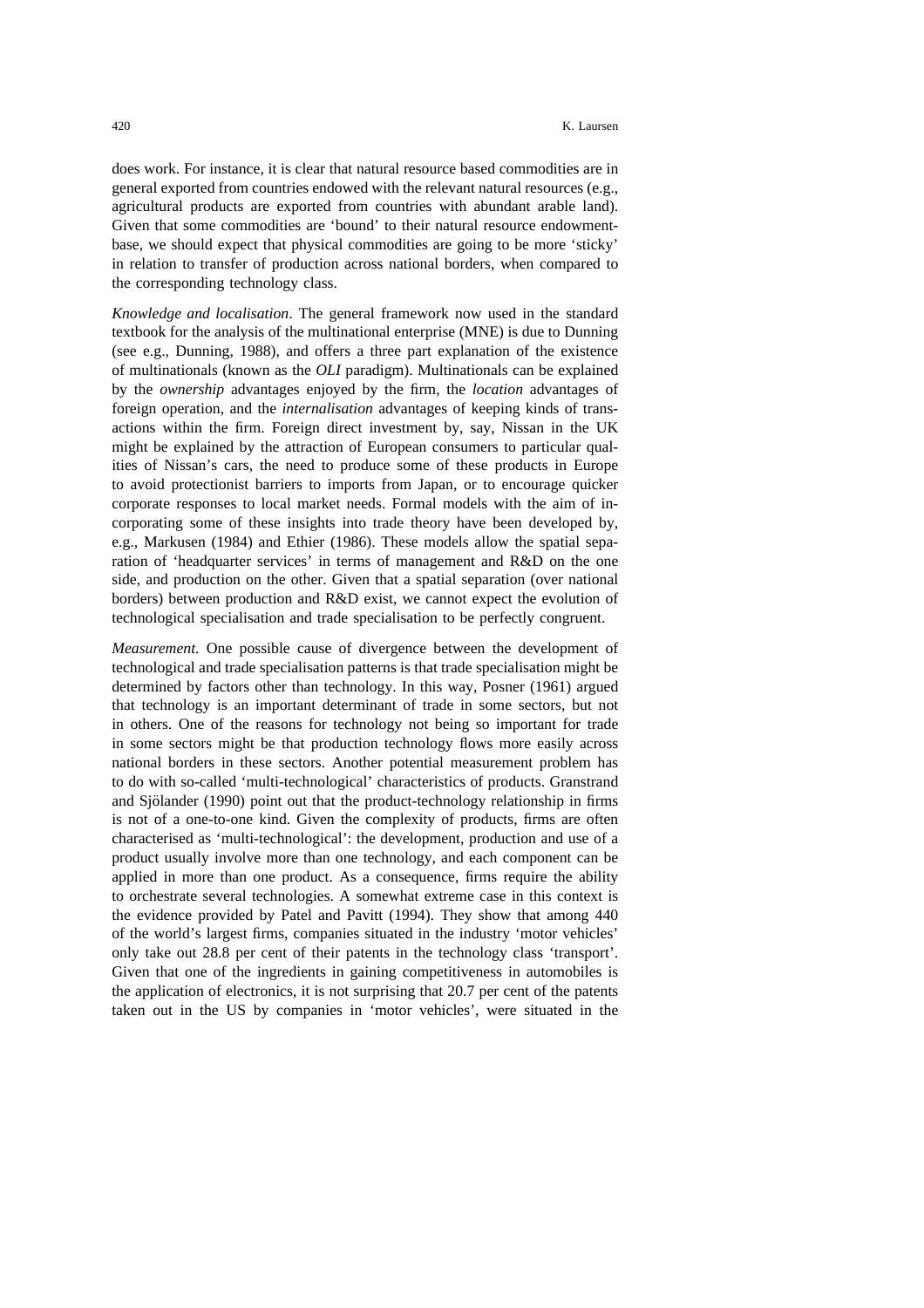patents class 'electrical equipment' (including electronics). However, this line of argument should not be stressed too far, since the evidence provided by Patel and Pavitt also displays a broad concordance between the firms' principal product group. The problem should be kept in mind, but as we are applying a data set in this paper at a relatively high level of aggregation, the problem is to some extent alleviated.

The discussion in this subsection leads to two propositions: (e) technological specialisation is less 'sticky' than is trade specialisation; and, (f) although several mechanisms, leading trade and technological specialisation to diverge, can be identified, trade and technological specialisation will tend to co-evolve.

## **3 Empirical analysis**

#### *3.1 The data*

The export data used here are taken from the OECD STAN database (1995 edition), in which data are available from 1970 onwards. The patent data are taken from the US Patent Office. The attribution of patents to countries and industrial sectors is done by the patent office. In this context, it should be pointed out that such an attribution of technical patents to economic sectors necessarily involves some degree of approximation. However, the measure does correlate with other measures of technology at the sectoral level, such as R&D statistics (a technology input measure). Furthermore, we argue that patent data are the best available measure of technology output, partly because the data are available on a yearly basis, over a long time span. Whenever a patent is attributed to more than one, say *m* sectors, the patent is counted as  $1/m$  in each of these. Hence we follow Verspagen (1997) and argue that the secondary assignments of patents contain useful knowledge, relevant for economic activity (in many studies of technological development, only the first reference on the patent is used, e.g., in Patel and Pavitt, 1994, 1997). In the previous section it was pointed out that the product-technology relationship is not always one-to-one. When a patent contains more than one reference to a product class, this can be said to reflect the fact that technologies can be applied to several products, and by assigning patents to all relevant product classes we further alleviate the potential 'multi-technology' problem. It was decided to work with US patents, rather than patent statistics from each of the national patent offices, because US patents are subject to a common institutional system (novelty requirements etc.), and, moreover, the US, for most of the period under consideration, constituted the largest 'technology market' in the world.

The variable chosen for measuring specialisation is Revealed Comparative Advantage (Balassa, 1965):

$$
RCA_{ij} = \frac{X_{ij}/\sum_{i}X_{ij}}{\sum_{j}X_{ij}/\sum_{i}\sum_{j}X_{ij}}.
$$
 (1)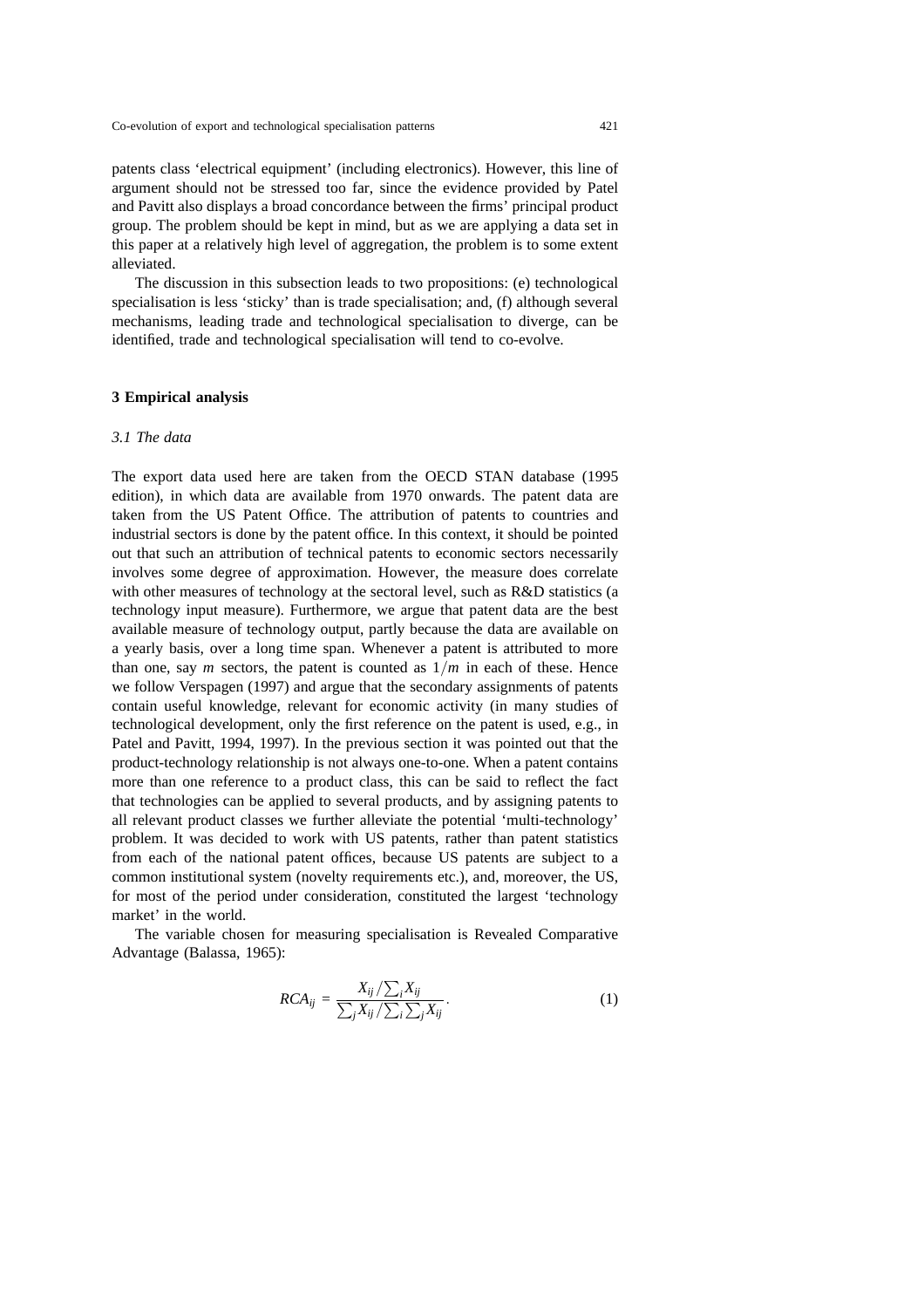The numerator represents the percentage share of a given sector in national exports -  $X_{ij}$  are exports of sector *i* from country *j*. The denominator represents the percentage share of a given sector in OECD exports. The *RCAij* index, thus, contains a comparison of national export structure with the OECD export structure. When  $RCA_{ii}$  equals one, for a given sector in a given country, the percentage share of that sector is identical with the OECD average (all export data are in current prices and are converted into US dollars). Where  $RCA_{ii}$  is above one the country is said to be specialised in that sector. However, since the  $RCA_{ii}$ turns out to produce data that do not conform to a normal distribution, the index is made symmetric, as  $(RCA_{ii} - 1)/(RCA_{ii} + 1)$ ; this measure ranges from -1 to  $+1$ , and is labelled 'Revealed Symmetric Comparative Advantage' ( $RSCA<sub>ij</sub>$ ). The calculation of technological specialisation (US patents) is analogous, and hence termed 'Revealed Symmetric Technological Advantage' (*RSTAij*) 3.

In order to avoid problems of small numbers, the patent data were aggregated over three years, so that the midyear for the patents corresponds to the year chosen for exports. In this way, the patents in the first set of observations are the sum of the patents 1971-73, while the corresponding export figures are taken from 1972. The second set of observations in terms of patents is the sum of US patents 1974-76, corresponding to export figures from 1975, and so on.

#### *3.2 Are countries becoming more or less specialised in trade and technology?*

#### 3.2.1 Methodology: presentation and discussion

In order to test whether countries are stable across sectors and whether they tend to become more or less specialised intra-country, we are going to employ a method first used in the context of specialisation by John Cantwell (1989). His basic source of inspiration was a 'Galtonian' regression model presented by Hart and Prais (1956). Stability (and specialisation trends) is tested by means of the following regression equation (country by country):

$$
RSCA_{ij}^{t_2} = \alpha_i + \beta_i RSCA_{ij}^{t_1} + \varepsilon_{ij} \tag{2}
$$

The superscripts  $t_1$  and  $t_2$  refer to the initial year and the final year, respectively. The dependent variable,  $RSCA_{ij}$  at time  $t_2$  for sector *i*, is tested against the independent variable, which is the value of the  $RSCA_{ij}$  in the previous year  $t_1$ .  $\alpha$  and  $\beta$  are standard linear regression parameters, and  $\varepsilon_{ij}$  is a residual term. It should be pointed out that the method is one of comparing two cross-sections at two points in time; i.e. there is no element of time in the observations.

$$
RPA_{ij} = (RTA_{ij}^2 - 1)/(RTA_{ij}^2 + 1) * 100
$$

<sup>&</sup>lt;sup>3</sup> The *RSCA<sub>ij</sub>* has, e.g., been applied by Laursen (1996) and by Dalum et al. (1998). Another and very similar measure to the *RSCAij* has been applied by Hariolf Grupp in various publications (see, e.g., Grupp, 1994; Grupp, 1998). The so-called *RPA* can be defined as: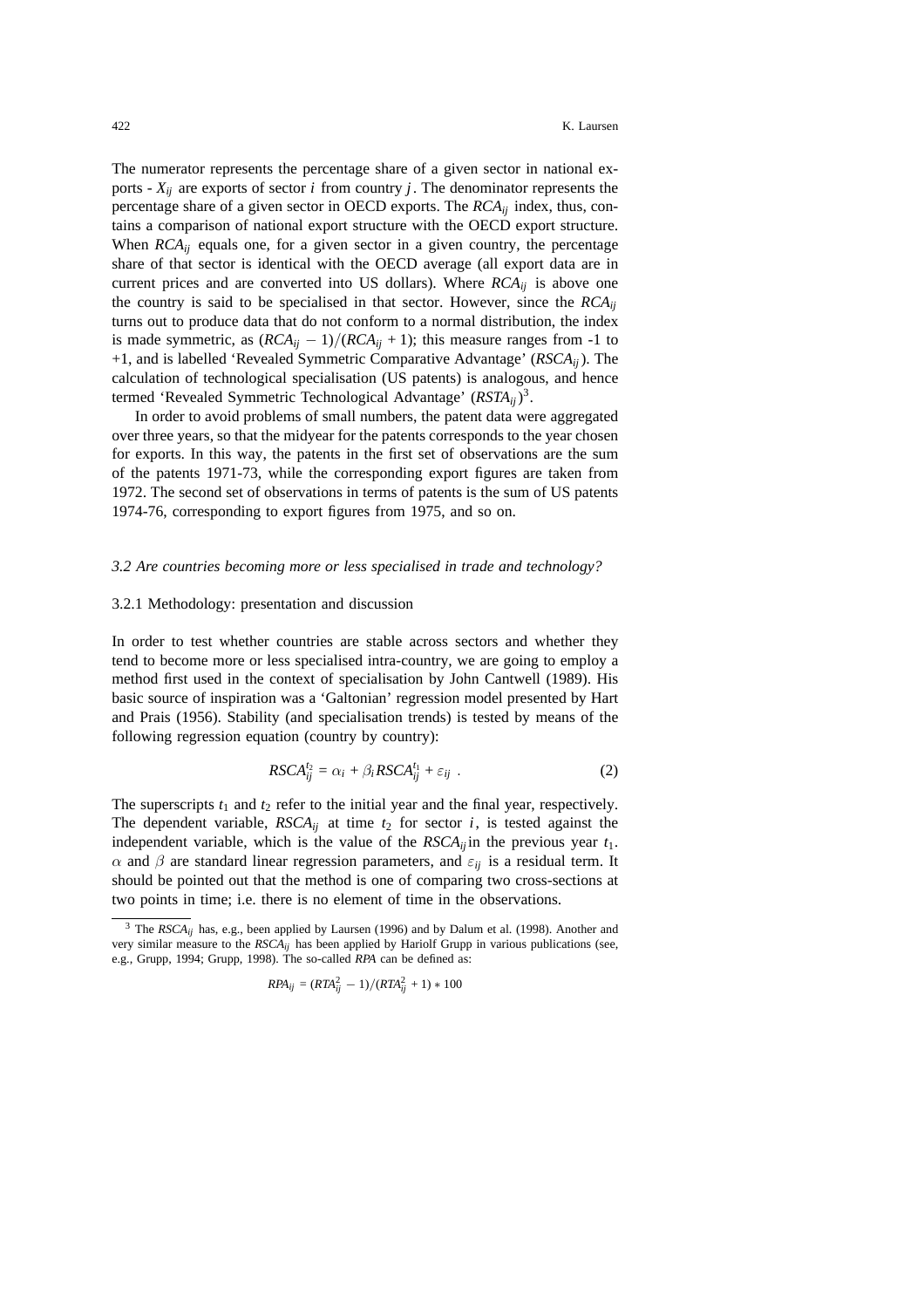The idea behind the regression is that  $\beta = 1$  corresponds to an unchanged pattern from  $t_1$  to  $t_2$ . If  $\beta > 1$  the country tends to become more specialised in sectors where it is already specialised, and less specialised where initial specialisation is low - i.e. the existing pattern of specialisation is strengthened. If one makes an analogy to the convergence literature,  $\beta > 1$  might be termed β-*specialisation*. Similarly, 0 <β< 1 can be termed β-*de-specialisation,* i.e.,*on average* sectors with initial low *RSCA*s increase over time, while sectors with initial high *RSCA*s decrease their values. The magnitude of  $(1 - \beta)$  therefore measures the size of what has been termed the 'regression effect', and this is the interpretation placed on the estimated coefficient of  $\beta$  in the present paper. In the special case where  $\beta$  < 0, the ranking of sectors has been reversed. Those *RSCAs* initially below the country average are in the final year above average, and vica versa. Given the above listed line of reasoning, the test of cumulativeness (or 'stickiness') is whether  $\hat{\beta}$  is significantly greater than zero. If  $\hat{\beta}$  < 0, it cannot be rejected that the development of the trade specialisation pattern of a country is either reversed or random, contrary to the hypothesis of cumulativeness.

Another feature emerging from the regression analysis is a test of whether the degree of specialisation changes. Following Cantwell (1989, pp. 31-32) it can be deduced that  $\beta > 1$  is not a necessary condition for an increase in the overall national specialisation pattern. With reference to Hart (1976) it can be shown that:

$$
\sigma_i^{2t_2}/\sigma_i^{2t_1} = \beta_i^2/R_i^2,
$$
\n(3a)

where  $\sigma^{2t_2}$  and  $\sigma^{2t_2}$  are the variances at time  $t_1$  and  $t_2$ , respectively.  $R_i^2$  is the coefficient of determination from the regression set up in Equation (2) above. From Equation (3a) it follows that:

$$
\sigma_i^{t_2}/\sigma_i^{t_1} = |\beta_i/R_i| \tag{3b}
$$

Hence, the dispersion of a given distribution is unchanged when  $\beta = R$ . If  $\beta > R$ (equivalent to an increase in the dispersion) the degree of specialisation has increased. Thus making the same kind of analogies as above, one might term this σ-*specialisation*. If β < *R* (equivalent to a decrease in the dispersion) the degree of specialisation has decreased. Likewise, such a situation can be described as σ-*de*-*specialisation*. Whether countries tend to specialise or de-specialise is an empirical question. However, the outcome has important implications. We shall discuss these implications in the conclusion.

The estimated Pearson correlation coefficient is a measure of the mobility of sectors up and down the *RSCA* distribution. A high level of the coefficient indicates that the relative position of sectors is little changed, while a low value indicates that some sectors are moving closer together and others farther apart, quite possibly to the extent that the ranking of sectors changes. The value of (1-R) measures what has been described as the 'mobility effect'. It may well be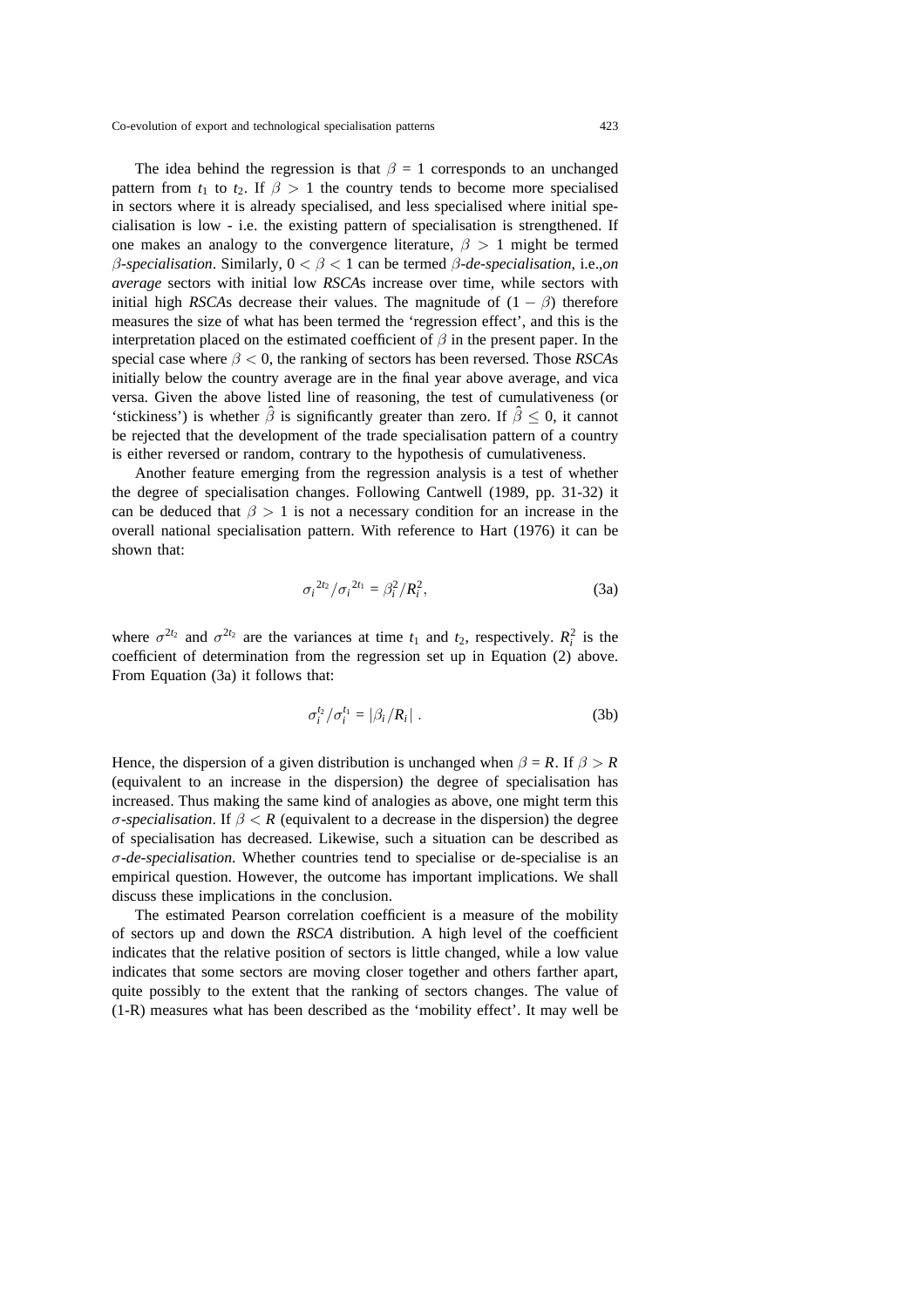that, even where the 'regression effect'  $(1 - \beta)$  suggests a fall in the degree of specialisation due to a proportional change in sectors towards the average ( $\beta$  < 1), this is outweighed by the mobility effect, due to changes in the proportional position between sectors ( $\beta > R$ ). Thus, we can characterise an increase in the dispersion as a change towards a more 'narrow' specialisation pattern, and a decrease in the dispersion as a change towards a more 'broad' pattern.

The latter interpretation should, however, be treated with care. In general, the  $R^2$  is a decomposition of the variance  $(\sigma^2)$  of the dependent variable, *RSCA*<sub>*ii*</sub> in the final year  $t_2$ , into the sum of the variance of the independent variables - i.e. the sum of the variance of the initial  $RSCA_{ii}$  and the error term  $\varepsilon_{ii}$ . The combination of  $\beta < 1$  and  $\beta > R$ , which is identical to an increased variance of the RSCAs over time, is thus to some extent caused by the variance of the residual term  $\varepsilon_{ii}$ . The mechanism causing increased standard deviation (dispersion) of the final *RSCA*s, in the case of  $\beta$  < 1, is the existence of a positive variance of the residual term - i.e. the increased standard deviation of the final *RSCA*s is partly caused by the residual and therefore not by a recognisable economic explanation (such as cumulativeness). These problems of interpretation have their parallel in the discussion in 'new growth' analysis of  $\beta$ -versus  $\sigma$ -convergence of per capita incomes, as introduced by Barro and Sala-i-Martin (1991).

In order to compare our results to, e.g., the results of Archibugi and Pianta (1992, 1994), and their studies of technological specialisation, we have included results, based on the  $\chi^2$  measure of specialisation (in Tables 2 and 3). The  $\chi^2$ measures the sum of the squared difference between the export distribution of a given country and the total OECD divided by the OECD export distribution. The formula is:

$$
\chi^2 = \sum_i \left[ \left[ \left( X_{ij} / \sum_i X_{ij} \right) - \left( \sum_j X_{ij} / \sum_i \sum_j X_{ij} \right) \right]^2 / \left( \sum_j X_{ij} / \sum_i \sum_j X_{ij} \right) \right].
$$
\n(4)

If a country has an export structure exactly similar to the OECD, the value of the indicator will be zero. The size of  $\chi^2$  is an indication of how strongly each country is specialised. The more a country differs from OECD, the greater the value. Over time it indicates changes in the degree of specialisation for each country. Although different in construction, the aim of this measure is the same as  $|\hat{\beta}/\hat{R}|$ , i.e. to measure the changes in dispersion.

#### 3.2.2 Estimation results

First we present the extent to which countries are specialised, as measured by the standard deviation<sup>4</sup> of the specialisation pattern for each of the 19 OECD countries. The standard deviations are given in Table 1. From the table it can be seen that the level of specialisation is quite similar for export and patents

<sup>4</sup> An alternative could be to use the coefficient of variation. However, there will only be differences between the standard deviation and the coefficient of variation if very large differences in sector or country sizes exist. In this particular case, it does not matter which measure is used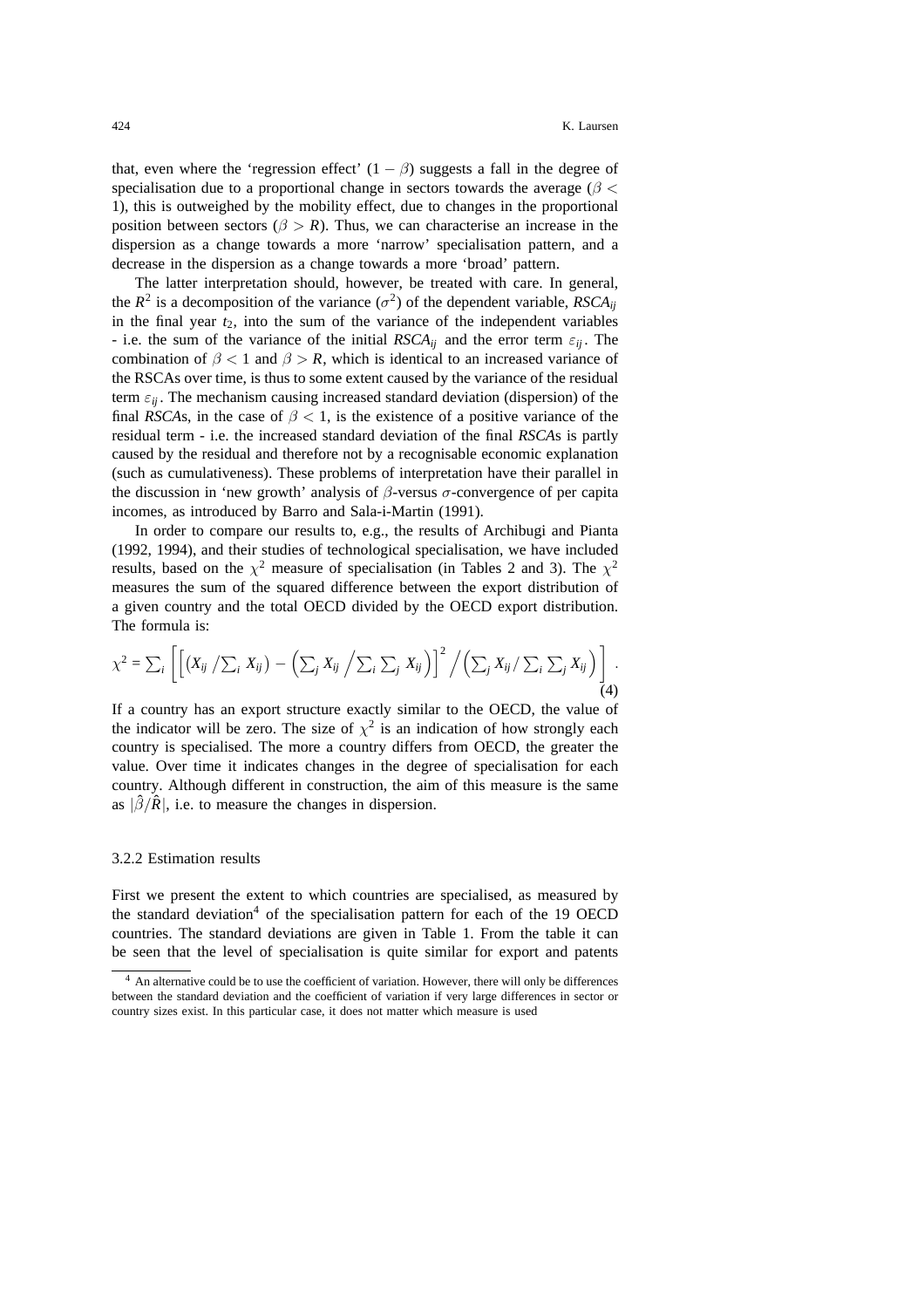Co-evolution of export and technological specialisation patterns 425

| Country              | <b>Exports</b> | Patents |
|----------------------|----------------|---------|
| Greece               | 0.52           | 0.65    |
| Norway               | 0.49           | 0.44    |
| Australia            | 0.45           | 0.30    |
| Finland              | 0.45           | 0.42    |
| Japan                | 0.44           | 0.20    |
| New Zealand          | 0.42           | 0.55    |
| Denmark              | 0.40           | 0.46    |
| Portugal             | 0.40           | 0.69    |
| Spain                | 0.39           | 0.44    |
| Austria              | 0.38           | 0.30    |
| Canada               | 0.37           | 0.19    |
| Belgium              | 0.33           | 0.36    |
| The Netherlands      | 0.32           | 0.29    |
| Sweden               | 0.32           | 0.31    |
| <b>United States</b> | 0.26           | 0.04    |
| Italy                | 0.26           | 0.19    |
| Germany (West)       | 0.25           | 0.21    |
| France               | 0.16           | 0.22    |
| United Kingdom       | 0.15           | 0.13    |

**Table 1.** The standard deviation for export and technological specialisation patterns 1971–73 for 19 OECD countries in descending order  $(n = 19$  sectors)

*Note:* For a description of the 19 sectors, see Table 4.

for each country ( $\rho$ =0.67 and significant at the 1 per cent level). The table also confirms the findings of Balassa (1965) and Dosi et al. (1990), for both exports and technology, showing that small countries are more specialised than large countries. Given the country size, countries less developed in 1972 (Greece, Spain, Portugal) were more specialised, compared to the other countries.

The results displayed in Table 2 confirm the findings of Dalum et al. (1998), showing that the OECD countries did in general *tend to* de-specialise in terms of export specialisation, over the period.<sup>5</sup> This conclusion stands, both when the  $\chi^2$ measure is used, and when the  $|\hat{\beta}/\hat{R}|$  is applied. The evidence is less conclusive with regard to technological specialisation (Table 3), as the results are mixed in the sense that just about half of the countries tended to increase in terms of the level of specialisation (for the two sub-periods), while the other half tended to engage in de-specialisation. In each of the two sub-periods, 11 out of 19 countries (1971-73 to 1980-82) and 10 out of 19 (1980-82 to 1989-91) countries tended to increase the level of specialisation (measured as  $|\hat{\beta}/\hat{R}|$ ). Over the full period, only 6 out of 19 countries tended to increase in terms of specialisation. This finding is, however, not robust to the measure used, as 11 out of 19 countries tend to increase their level of specialisation over the full period, when using the  $\chi^2$  measure. However it should be pointed out that only in a few cases are the  $|\hat{\beta}/\hat{R}|$  significantly different from one (Germany for trade and France and the US for technology). Hence it can be concluded that while  $\sigma$ -de-specialisation is not a strong trend, we are certainly not experiencing  $\sigma$ -specialisation.

<sup>5</sup> This finding is consistent with, e.g., Proudman, and Redding (1997), who found that Germany and Great Britain showed no sign of increased export specialisation from 1970 to 1993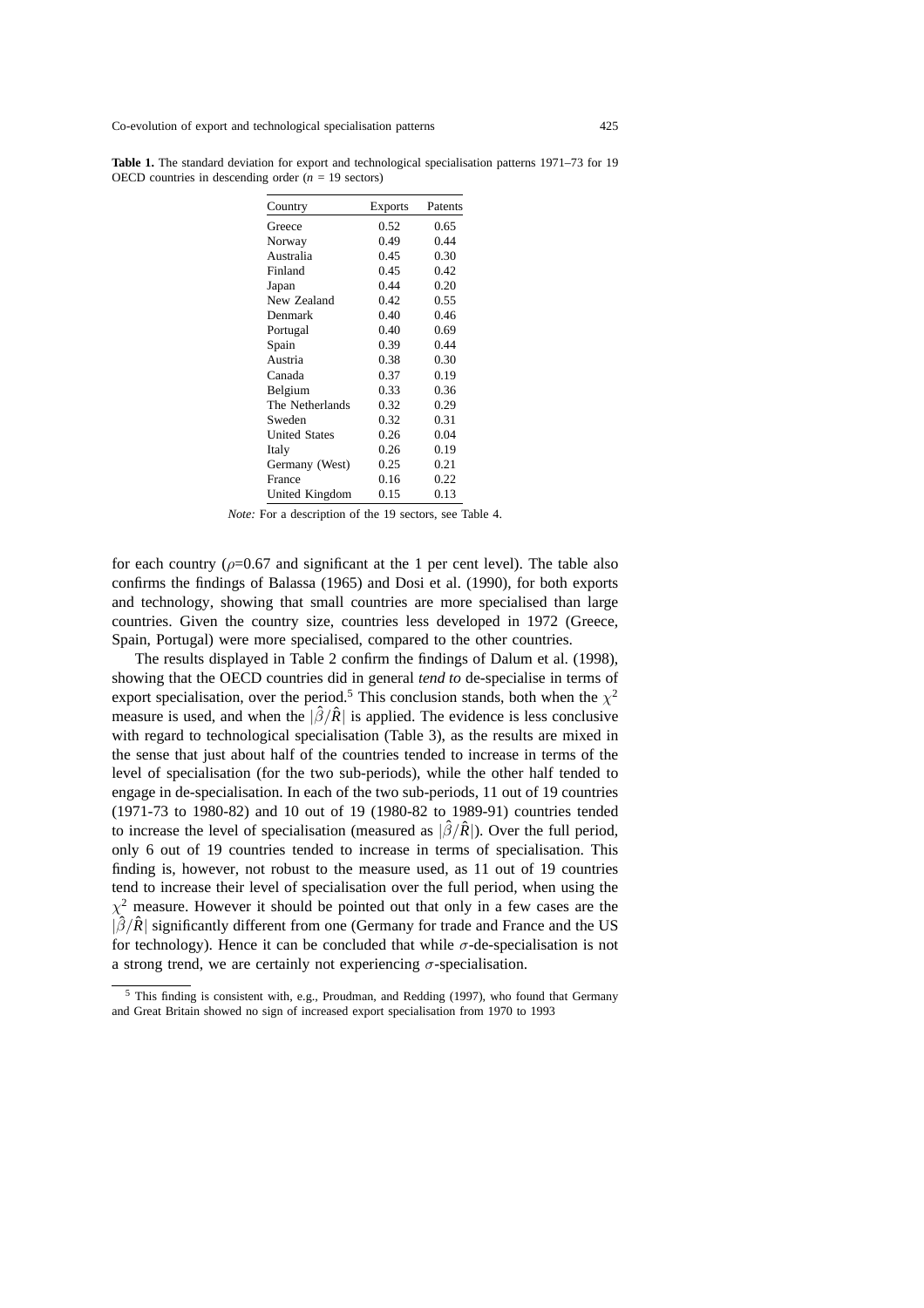|                      | 1971-73 to 1989-91 |                       | 1971-73 to 1980-82        |               |                       | 1980-82 to 1989-91        |               |                       |                           |
|----------------------|--------------------|-----------------------|---------------------------|---------------|-----------------------|---------------------------|---------------|-----------------------|---------------------------|
|                      | Ĝ                  | $\hat{\beta}/\hat{R}$ | $\chi_{t2}^2/\chi_{t1}^2$ | $\hat{\beta}$ | $\hat{\beta}/\hat{R}$ | $\chi_{t2}^2/\chi_{t1}^2$ | $\hat{\beta}$ | $\hat{\beta}/\hat{R}$ | $\chi_{t2}^2/\chi_{t1}^2$ |
| Australia            | $0.83**$           | 0.97                  | 0.77                      | $0.87*$       | 0.98                  | 0.94                      | $0.96*$       | 0.98                  | 0.81                      |
| Austria              | $0.87*$            | 0.95                  | 0.63                      | $0.96*$       | 1.05                  | 1.01                      | $0.87**$      | 0.91                  | 0.62                      |
| Belgium              | $0.99*$            | 1.06                  | 1.20                      | $1.03*$       | 1.10                  | 1.12                      | $0.93*$       | 0.97                  | 1.08                      |
| Canada               | $0.80**$           | 0.98                  | 0.67                      | $0.78**$      | 0.89                  | 0.68                      | $1.01*$       | 1.10                  | 0.98                      |
| Denmark              | $0.89*$            | 0.94                  | 0.89                      | $0.96*$       | 0.98                  | 1.08                      | $0.93*$       | 0.96                  | 0.83                      |
| Finland              | $0.74**$           | 0.91                  | 0.63                      | $0.93*$       | 0.99                  | 0.69                      | $0.72*$       | 0.92                  | 0.91                      |
| France               | $0.63**$           | 0.94                  | 0.95                      | $0.76**$      | 0.88                  | 0.76                      | $0.83*$       | 1.06                  | 1.24                      |
| Germany (West)       | $0.43**$           | $0.67+$               | 0.60                      | $0.45**$      | $0.65+$               | 0.51                      | $0.93*$       | 1.04                  | 1.18                      |
| Greece               | $0.94*$            | 1.04                  | 1.59                      | $0.95*$       | 1.04                  | 1.05                      | $0.97*$       | 1.00                  | 1.51                      |
| Italy                | $0.72**$           | 0.93                  | 1.46                      | $0.88*$       | 0.99                  | 1.16                      | $0.86*$       | 0.94                  | 1.26                      |
| Japan                | $0.94*$            | 1.01                  | 0.93                      | $1.06**$      | 1.09                  | 1.15                      | $0.89**$      | 0.93                  | 0.81                      |
| The Netherlands      | $0.68**$           | 0.81                  | 0.88                      | $0.91*$       | 0.95                  | 1.52                      | $0.79**$      | 0.85                  | 0.58                      |
| New Zealand          | $1.08*$            | 1.20                  | 0.65                      | $1.03*$       | 1.12                  | 0.69                      | $0.99*$       | 1.07                  | 0.94                      |
| Norway               | $0.83**$           | 0.94                  | 1.18                      | $0.89**$      | 0.95                  | 0.72                      | $0.94*$       | 0.99                  | 1.64                      |
| Portugal             | $0.60**$           | 0.87                  | 1.65                      | $0.87*$       | 0.95                  | 1.28                      | $0.71**$      | 0.92                  | 1.29                      |
| Spain                | $0.51**$           | 0.76                  | 0.48                      | $0.63**$      | 0.81                  | 0.52                      | $0.78**$      | 0.94                  | 0.91                      |
| Sweden               | $0.65**$           | 0.85                  | 0.76                      | $0.98*$       | 1.05                  | 0.92                      | $0.71**$      | 0.81                  | 0.83                      |
| United Kingdom       | $1.02*$            | 1.35                  | 1.03                      | $1.16*$       | 1.27                  | 0.88                      | $0.93*$       | 1.07                  | 1.18                      |
| <b>United States</b> | $0.81**$           | 0.87                  | 0.70                      | $1.03*$       | 1.05                  | 0.84                      | $0.75**$      | 0.83                  | 0.83                      |
|                      | 0.79               | 0.95                  | 0.93                      | 0.90          | 0.99                  | 0.92                      | 0.87          | 0.96                  | 1.02                      |

**Table 2.** The development of trade specialisation patterns  $1971-1991$  for 19 OECD countries ( $n = 19$ ) sectors)

*Note:* For a description of the 19 sectors, see Table 4.

∗ denotes significantly different from zero at the 10% level;

# denotes significantly different from unity at the 10% level (*t*-statistics calculated on the basis of White's heteroscedasticity consistent standard errors).

<sup>+</sup> denotes that the hypothesis of equal variances, across the two points in time, can be rejected at the 10% level.

This finding appears to be in contrast to the results obtained by Cantwell (1991), and by Archibugi and Pianta (1992; 1994). Cantwell, using a classification encompassing 27 sectors, found that 11 out of 19 countries experienced an increase in specialisation from 1963-69 to 1977-1983. Archibugi and Pianta (1992) found that 11 out of 16 countries (across 41 patent classes) tended to increase the level of specialisation over the period 1975-81 to 1982-88. There can be several explanations for the difference. Firstly, Cantwell did not adjust the *RTAij* measure, in order to make it symmetric. As the use of the 'pure' *RTAij* gives too much weight to values above one, not adjusting for symmetry can produce biased results. If, for instance, some *RTAij* values above unity increase over time and some values below unity also increase, the conclusion by using the pure *RTA<sub>ij</sub>* might be that the level of specialisation has increased, while in fact it remained neutral<sup>6</sup>. Secondly, the chi square measure tends to produce more extreme values as the difference between the export structure of the country in question and the export structure of the OECD is squared. Hence, the measure is more erratic over time, as compared to the  $RSTA_{ii}$ . Finally, the choice of time-

 $6$  For further discussion of this topic, see Laursen (2000, Chapter 3)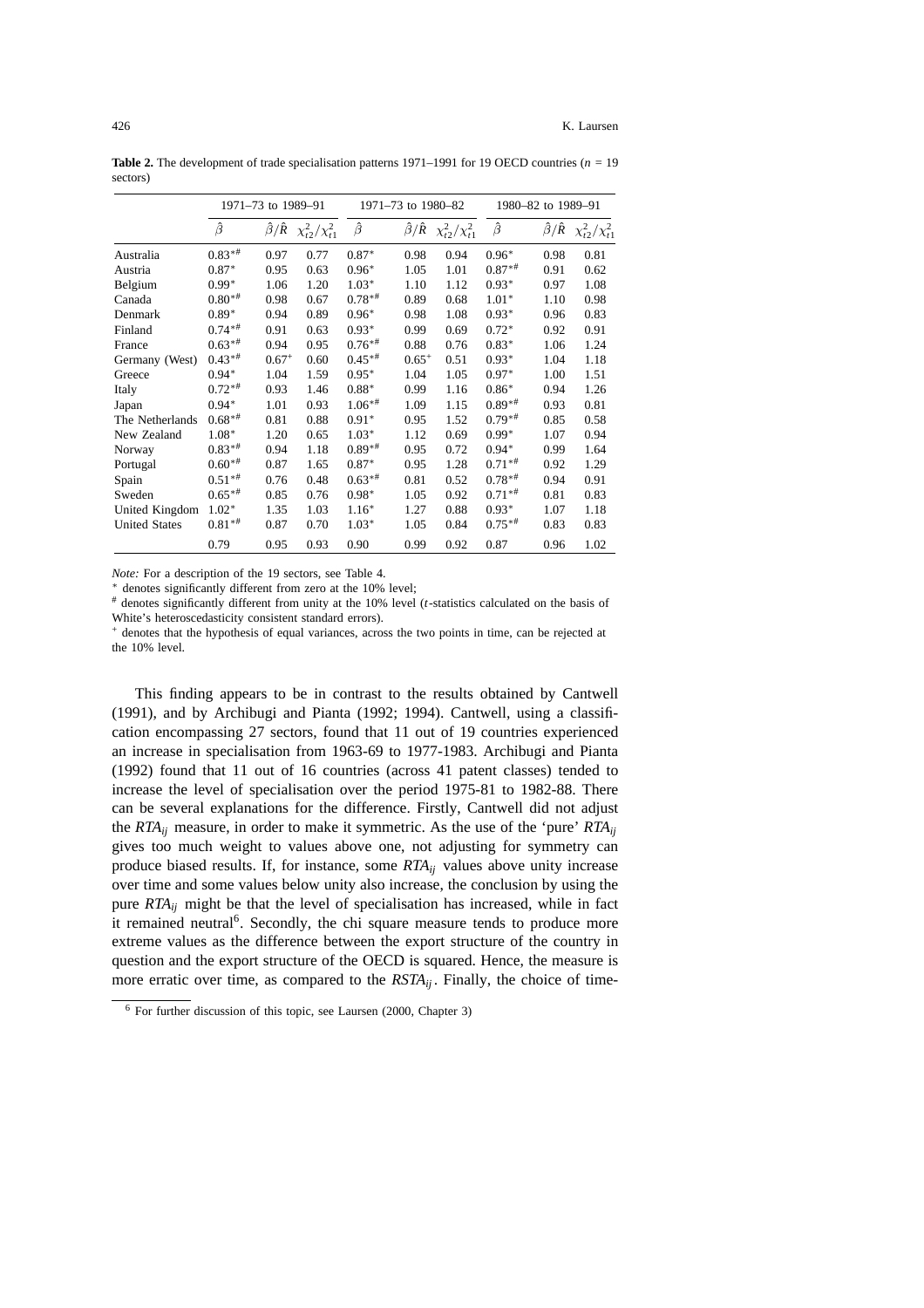Co-evolution of export and technological specialisation patterns 427

|                      | 1971-73 to 1989-91   |                       | 1971-73 to 1980-82        |                      |                       | 1980-82 to 1989-91        |                     |                       |                           |
|----------------------|----------------------|-----------------------|---------------------------|----------------------|-----------------------|---------------------------|---------------------|-----------------------|---------------------------|
|                      | $\hat{\beta}$        | $\hat{\beta}/\hat{R}$ | $\chi_{t2}^2/\chi_{t1}^2$ | $\hat{\beta}$        | $\hat{\beta}/\hat{R}$ | $\chi_{t2}^2/\chi_{t1}^2$ | $\hat{\beta}$       | $\hat{\beta}/\hat{R}$ | $\chi_{t2}^2/\chi_{t1}^2$ |
| Australia            | $0.39^{#}$           | 0.78                  | 1.11                      | $0.76*$              | 0.93                  | 1.22                      | $0.60**$            | 0.85                  | 0.91                      |
| Austria              | $0.75*$              | 1.10                  | 1.01                      | $0.65*$              | 1.14                  | 1.04                      | $0.76*$             | 0.97                  | 0.98                      |
| Belgium              | $0.60**$             | 0.98                  | 1.08                      | $0.55*$              | 1.04                  | 0.77                      | $0.77*$             | 0.94                  | 1.40                      |
| Canada               | $0.77*$              | 0.99                  | 0.93                      | $0.96*$              | 1.05                  | 1.07                      | $0.76*$             | 0.93                  | 0.87                      |
| Denmark              | $0.62**$             | 0.88                  | 1.98                      | $0.42**$             | 0.81                  | 0.89                      | $0.87*$             | 1.09                  | 2.22                      |
| Finland              | $0.25^{\#}$          | 0.89                  | 0.70                      | $0.55**$             | 0.88                  | 0.69                      | $0.05$ <sup>#</sup> | 1.00                  | 1.02                      |
| France               | $0.10^{#}$           | $0.49^{+}$            | 0.96                      | $0.21**$             | $0.47+$               | 0.66                      | $0.66**$            | 1.03                  | 1.45                      |
| Germany (West)       | $0.77*$              | 0.95                  | 1.67                      | $0.74**$             | 0.78                  | 0.91                      | $1.09*$             | 1.23                  | 1.83                      |
| Greece               | $0.18^{#}$           | 0.89                  | 0.46                      | $0.10^{#}$           | 1.11                  | 1.94                      | $0.11^{#}$          | 0.80                  | 0.24                      |
| Italy                | $0.44^{#}$           | 1.14                  | 1.40                      | $0.88*$              | 1.07                  | 0.92                      | $0.69*$             | 1.07                  | 1.53                      |
| Japan                | $0.89*$              | 1.11                  | 1.35                      | $0.93*$              | 1.06                  | 0.91                      | $0.99*$             | 1.04                  | 1.49                      |
| The Netherlands      | $0.73*$              | 1.00                  | 1.17                      | $0.85*$              | 0.97                  | 0.99                      | $0.71*$             | 1.03                  | 1.18                      |
| New Zealand          | $-0.19$ <sup>#</sup> | 0.89                  | 1.31                      | $0.41**$             | 0.87                  | 0.50                      | $0.28^{#}$          | 1.03                  | 2.60                      |
| Norway               | $0.29^{#}$           | 0.82                  | 0.82                      | $0.38^{#}$           | 1.02                  | 1.49                      | $0.34$ <sup>#</sup> | 0.80                  | 0.55                      |
| Portugal             | $0.12^{#}$           | 0.93                  | 0.92                      | $0.42^{\#}$          | 1.02                  | 1.43                      | $0.15^{#}$          | 0.91                  | 0.64                      |
| Spain                | $0.18^{#}$           | 0.79                  | 0.92                      | $-0.07$ <sup>#</sup> | 1.16                  | 1.29                      | $0.53**$            | 0.68                  | 0.71                      |
| Sweden               | $0.45**$             | 0.69                  | 1.05                      | $0.71*$              | 0.89                  | 1.61                      | $0.61**$            | 0.78                  | 0.65                      |
| United Kingdom       | $0.10^{#}$           | 1.19                  | 3.03                      | $0.68*$              | 1.08                  | 1.85                      | $0.60*$             | 1.10                  | 1.64                      |
| <b>United States</b> | $1.35*$              | $2.18^{+}$            | 5.48                      | $1.28**$             | $1.39^{+}$            | 2.08                      | $1.08*$             | $1.57^{+}$            | 2.63                      |
|                      | 0.48                 | 0.98                  | 1.44                      | 0.61                 | 0.99                  | 1.17                      | 0.61                | 0.99                  | 1.29                      |

**Table 3.** The development of technological specialisation patterns 1971–1991 for 19 OECD countries  $(n = 19 \text{ sectors})$ 

*Note:* For a description of the 19 sectors, see Table 4.

∗ denotes significantly different from zero at the 10% level;

# denotes significantly different from unity at the 10% level (*t*-statistics calculated on the basis of White's heteroscedasticity consistent standard errors).

<sup>+</sup> denotes that the hypothesis of equal variances, across the two points in time, can be rejected at the 10% level.

periods might influence the results, as well as the level of aggregation applied. It should be pointed out, however, that our results appear not to be sensitive to the period applied in as far as the conclusion is that the there seems to be no particular increase or decrease in terms of the level of technological specialisation over the 1970s and the  $1980s^7$ . It should also be pointed out that neither Cantwell nor Archibugi and Pianta tested for the statistical significance of the increased level of specialisation.

As explained previously in this section, the size of  $\hat{\beta}$  measures the degree of turbulence (or alternatively stability) of a specialisation pattern between two periods. However, as we are going to estimate a fuller model (Section 3.3, below), in a single estimation looking both at  $\beta$ -specialisation/de-specialisation (countrywise, across sectors), as well as  $\beta$ -divergence/ convergence (sector-wise, across countries), we are only going to discuss the stability characteristics briefly, as measured by  $\hat{\beta}$  in Tables 2 and 3. It should be pointed out, however, that while the model estimated in Section 3.3 (Tables 4 and 5) below is based on data

 $<sup>7</sup>$  The sensitivity to the time periods chosen, was tested not only using the two sub-periods, shown</sup> in Tables 2 and 3, but also on six sub-periods, not explicitly documented for reasons of space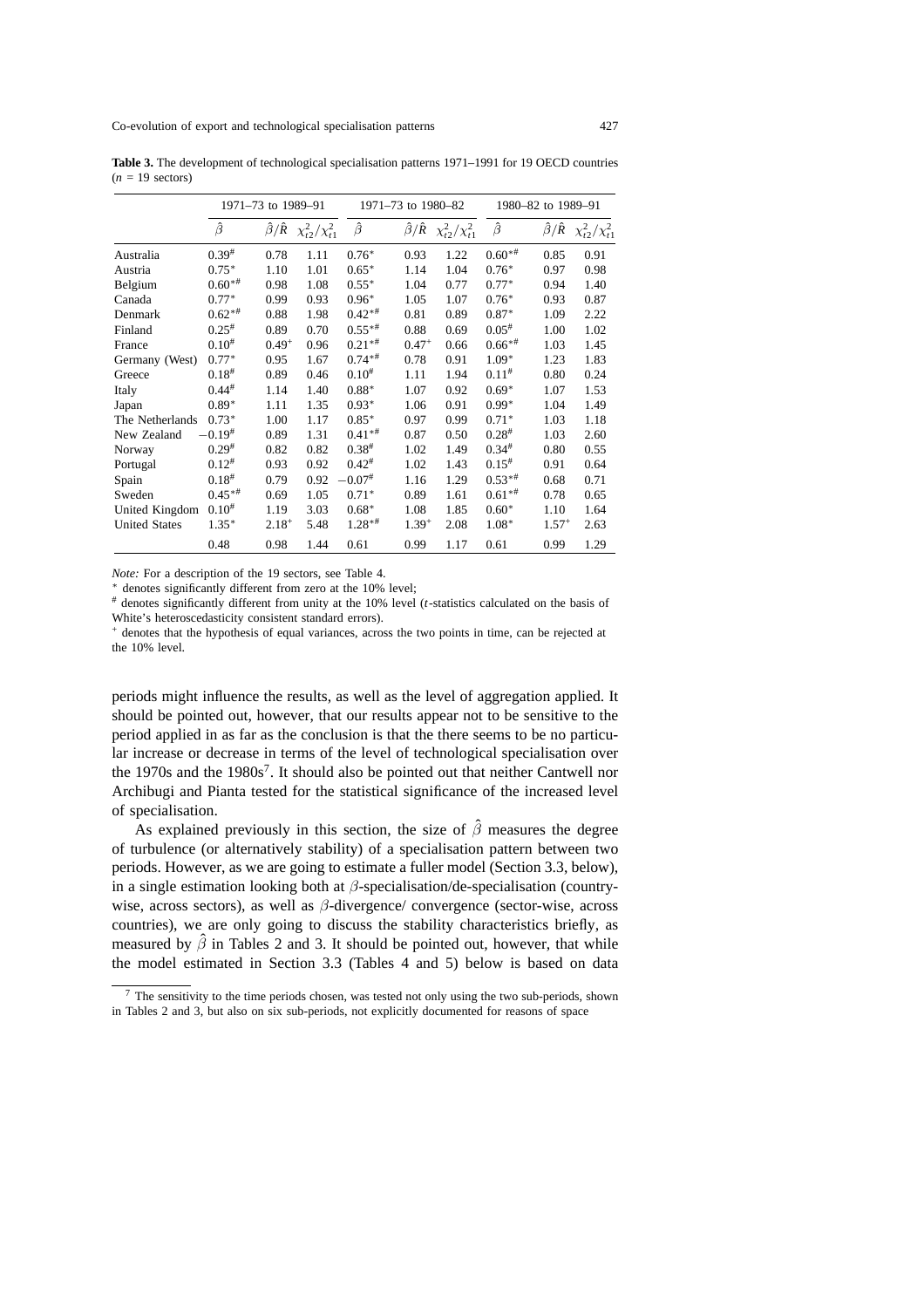pooled over seven time periods, the results from Tables 2 and 3 are based on comparing end-points. Hence, the results discussed in this section is of a longer term nature, as compared to the model estimated in the section below.

If Tables 2 and 3 are compared, it can be seen that trade specialisation patterns appear to be more stable than technological specialisation patterns. This is not surprising, as trade specialisation is to some extent bound to natural endowments (as argued in the previous section); constraints which are not imposed on technological specialisation. In the shorter run (the two sub-periods 1971-73 to 1980-82 and 1980-82 to 1989-91), technological specialisation is cumulative (Table 3), as there is a significant and positive relationship between the specialisation pattern in the previous period, and the most recent period for 29 out of 38 pairs. Nevertheless, in the longer term (1971-73 to 1989-91), the relationship is only present in 9 out of 19 countries, showing that cumulativeness fades away over longer time periods. It can also be seen that all five OECD 'catch-up' countries in our sample (Finland, Greece, New Zealand, Portugal, Spain), out of the total of nine countries, for which no relationship could be detected in the longer run, are in fact OECD 'catching-up' countries. For six high-income countries (Austria, Canada, Germany, Japan, The Netherlands, and the United States), technological specialisation patterns are so stable, in the longer run, that the hypothesis of the specialisations patterns remaining unchanged between the two periods cannot be rejected. A large value of  $\hat{\beta}$  can be noted for the US. Since  $\hat{\beta}$  is larger than unity (although not statistically different from unity), this means that the US has increasingly specialised in areas where already strong, and de-specialised in areas of activity where already weak. If one makes a closer inspection of the US pattern of technological specialisation, it can be seen that a dramatic increase in specialisation in food, drink and tobacco has taken place (from  $RSCA_{ii}=0.06$  in 1971-73 to  $RSCA_{ii}$ =0.21 in 1989-91). Also a strong decrease in motor vehicles can be detected (from *RSCA<sub>ij</sub>*=-0.02 in 1971-73 to *RSCA<sub>ij</sub>*=-0.17 in 1989-91). It can be seen that random elements have played a role for the US as well, as the level of  $\sigma$ -specialisation (2.18) is even higher and significant.

For what concerns trade specialisation (Table 2), the picture is less clearcut, as there appear to be no clear distinction between catch-up countries on the one hand (although Finland, Italy, Spain and Portugal do have  $\hat{\beta}$ 's, significantly different from unity), and high-income countries on the other. Especially the low  $\hat{\beta}$  for Germany is striking. However, as argued by Dalum et al. (1998), the change in the German specialisation pattern has not been characterised by radical change. Rather, closer inspection of the specialisation pattern of Germany reveals that the country has been in a process of de-specialisation, meaning that Germany has become (slightly) weaker in nearly all areas where it has been strong (but remains strong in these areas), while it has become stronger in areas of under-specialisation (but remains weak in these areas).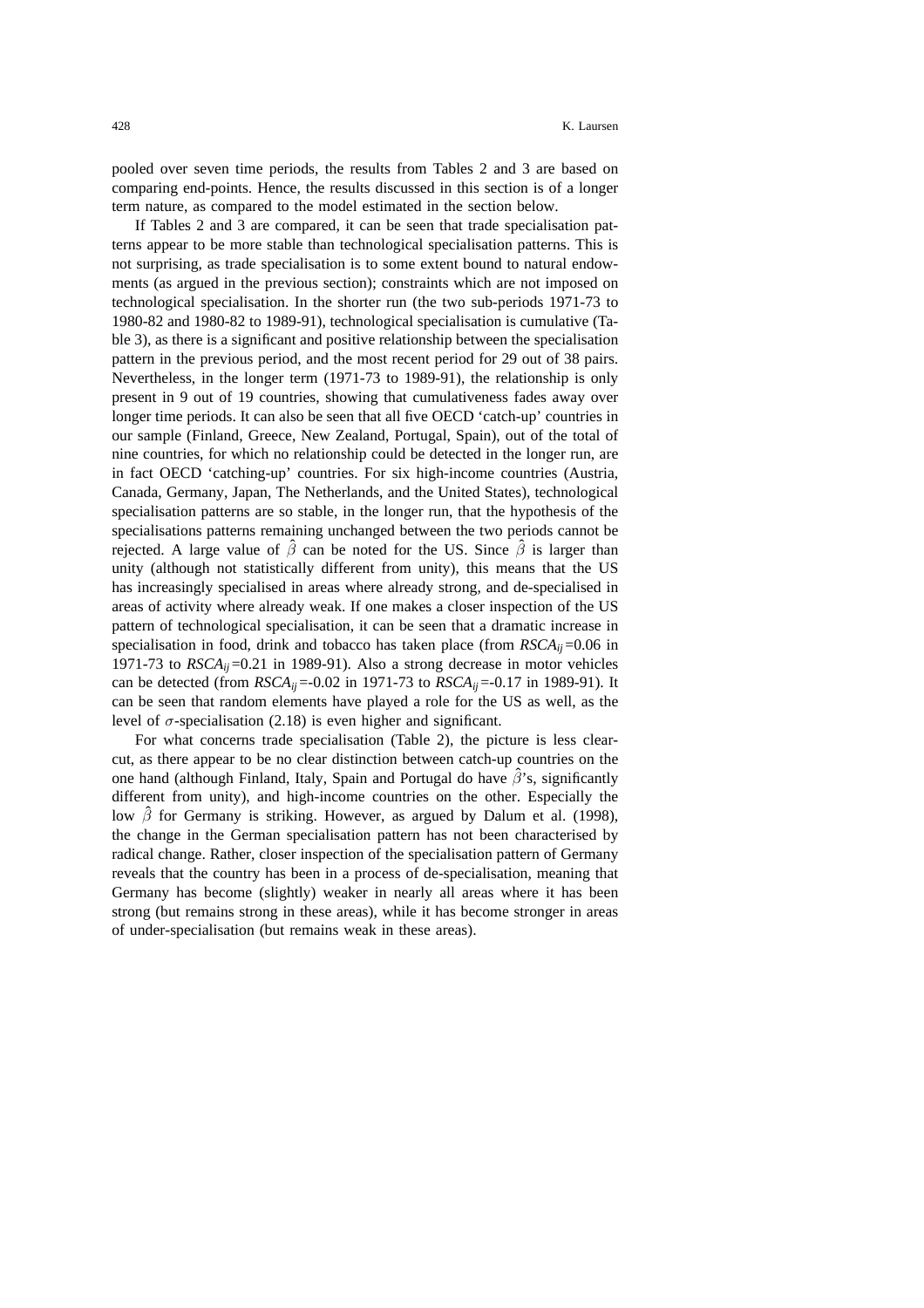## *3.3 The stability characteristics of specialisation patterns across sectors and countries*

In order to investigate the degree to which both countries and sectors are stable in their specialisation patterns over time, this paper applies a regression model, used in a dynamic setting by Magnier and Toujas-Bernate (1994), but also applied by Amable and Verspagen (1995). The specification is as follows:

$$
RSCA_{ij}^{t} = \alpha_{ij} + (\beta_{\mu} + \beta_i + \beta_j)RSCA_{ij}^{t-1} + \varepsilon_{ij}, with \sum_{i} \beta_i = \sum_{j} \beta_j = 0.
$$
 (5)

Each coefficient is the sum of an average coefficient  $(\beta_{\mu})$ , a sector-specific coefficient  $(\beta_i)$ , and a country-specific coefficient  $(\beta_i)$ . One reason for applying this model is that it allows for direct comparison between the development of trade and trade specialisation patterns, as the size of the average coefficient, using export and patent data respectively, can be compared directly. If we wish to estimate a model with an average coefficient and variable slopes for each sector and country, such a model cannot be estimated, as it is not of full rank. However, the restrictions allow for estimating both sector- and country-specific coefficients in the same model. The basic procedure is to estimate the largest possible model of full rank, and then subsequently to estimate the remaining variables as a linear combination of the coefficients from the first step, while imposing the constraints (see Johnston, 1991, pp. 241-245). An alternative procedure (in order to make the model of full rank) would be to drop the average coefficient, and one other coefficient (e.g., a sector slope) and make the interpretation in one dimension (e.g., in the sectoral dimension) relative to a benchmark (a sector). Nevertheless, in the model used in this paper, the *levels* of the coefficients can be compared directly. The interpretation of the  $\beta$ 's in Equation 5 is the same as in Equation 2. As mentioned in the previous section, the data has been pooled together over seven time periods $8$ , so that we get 2166 observations in total, for all sectors and countries.

The estimations, using Equation 5, can be found in Tables 4 and 5. It can be noted that the results have been found to be time invariant, for both trade and technology, using a Chow test for poolability over time. The *F*-statistics for the models in Tables 4 and 5 are 0.012 and 0.091 for trade and technology, respectively. Hence, the hypothesis of no structural change cannot be rejected at any reasonable level (*p*-values of 1.000 in both cases). From Tables 4 and 5 it can be concluded that both trade specialisation and technological specialisation patterns are path-dependent in the sense that all country and sectoral patterns are correlated between seven three-year intervals, within the period in question. In comparison, however, trade specialisation patterns are more stable than are technological specialisation patterns, as the average coefficient for trade is 0.93, while the coefficient is 0.64 for technology. Most of the sectors (textiles, footwear and leather; pharmaceuticals; petroleum refineries; rubber and plastics;

<sup>8</sup> The observations are: 1971-73, 1974-76, 1977-79, 1980-82, 1983-85, 1986-88, and 1989-91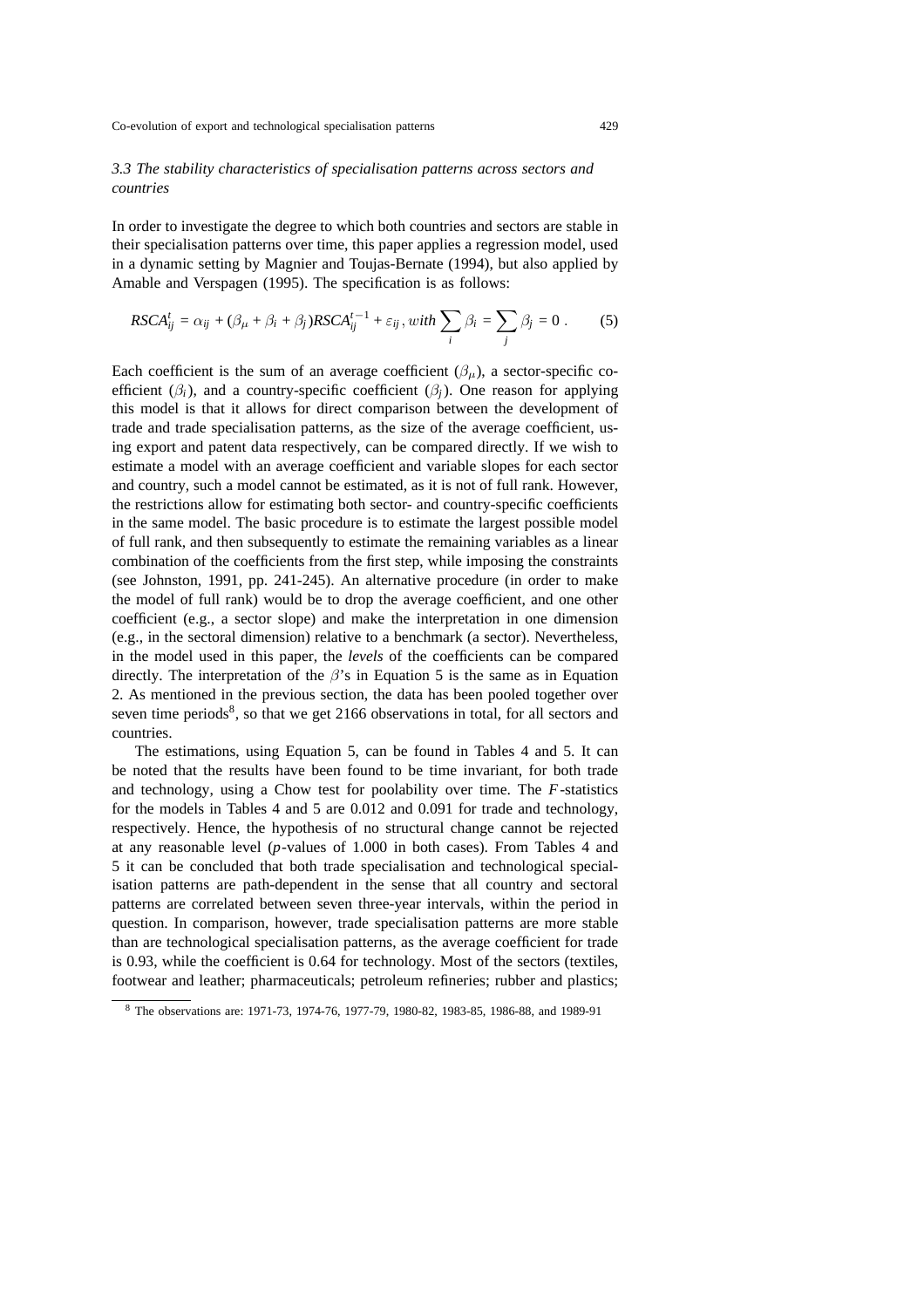|                                      |          | $R^2 = 0.93$                     |                                           |                                  |  |
|--------------------------------------|----------|----------------------------------|-------------------------------------------|----------------------------------|--|
|                                      | Estimate | $p$ -value<br>$(H_0: \beta = 1)$ | $p$ -value<br>$(H_0: \beta = av.$ effect) | $p$ -value<br>$(H_0: \beta = 0)$ |  |
| Average coefficient                  | 0.931    | 0.0000                           |                                           | 0.0000                           |  |
| Coeff. per sector*                   |          |                                  |                                           |                                  |  |
| Food, drink and tobacco              | 0.972    | 0.1219                           | 0.0201                                    | 0.0000                           |  |
| Textiles, footwear and leather       | 0.950    | 0.0175                           | 0.3659                                    | 0.0000                           |  |
| Industrial chemicals                 | 0.936    | 0.0642                           | 0.8767                                    | 0.0000                           |  |
| Pharmaceuticals                      | 0.938    | 0.0064                           | 0.7430                                    | 0.0000                           |  |
| Petroleum refineries (oil)           | 0.909    | 0.0320                           | 0.6100                                    | 0.0000                           |  |
| Rubber and plastics                  | 0.919    | 0.0030                           | 0.6704                                    | 0.0000                           |  |
| Stone, clay and glass                | 0.986    | 0.5821                           | 0.0232                                    | 0.0000                           |  |
| Ferrous metals                       | 0.889    | 0.0006                           | 0.1983                                    | 0.0000                           |  |
| Non-ferrous metals                   | 0.941    | 0.0246                           | 0.6922                                    | 0.0000                           |  |
| Fabricated metal products            | 0.904    | 0.0163                           | 0.5007                                    | 0.0000                           |  |
| Non-electrical machinery             | 0.951    | 0.0285                           | 0.3533                                    | 0.0000                           |  |
| Office machines and computers        | 0.932    | 0.0010                           | 0.9531                                    | 0.0000                           |  |
| Electrical machinery                 | 0.901    | 0.0078                           | 0.4203                                    | 0.0000                           |  |
| Communication eq. and semiconductors | 0.948    | 0.0242                           | 0.4716                                    | 0.0000                           |  |
| Shipbuilding                         | 0.909    | 0.0010                           | 0.4247                                    | 0.0000                           |  |
| Other transport                      | 0.879    | 0.0003                           | 0.1182                                    | 0.0000                           |  |
| Motor vehicles                       | 0.962    | 0.0418                           | 0.0896                                    | 0.0000                           |  |
| Aerospace                            | 0.916    | 0.0010                           | 0.5630                                    | 0.0000                           |  |
| Instruments                          | 0.941    | 0.0024                           | 0.5775                                    | 0.0000                           |  |
| Coeff. per country**                 |          |                                  |                                           |                                  |  |
| Australia                            | 0.920    | 0.0040                           | 0.6876                                    | 0.0000                           |  |
| Austria                              | 0.954    | 0.1486                           | 0.4565                                    | 0.0000                           |  |
| Belgium                              | 0.963    | 0.2128                           | 0.2760                                    | 0.0000                           |  |
| Canada                               | 0.945    | 0.0186                           | 0.5417                                    | 0.0000                           |  |
| Denmark                              | 0.963    | 0.1281                           | 0.1784                                    | 0.0000                           |  |
| Finland                              | 0.924    | 0.0228                           | 0.8458                                    | 0.0000                           |  |
| France                               | 0.850    | 0.0050                           | 0.1320                                    | 0.0000                           |  |
| Germany (West)                       | 0.845    | 0.0022                           | 0.0899                                    | 0.0000                           |  |
| Greece                               | 0.947    | 0.0063                           | 0.4196                                    | 0.0000                           |  |
| Italy                                | 0.921    | 0.0031                           | 0.7219                                    | 0.0000                           |  |
| Japan                                | 1.014    | 0.3525                           | 0.0000                                    | 0.0000                           |  |
| The Netherlands                      | 0.893    | 0.0025                           | 0.2880                                    | 0.0000                           |  |
| New Zealand                          | 0.970    | 0.1504                           | 0.0587                                    | 0.0000                           |  |
| Norway                               | 0.962    | 0.0551                           | 0.1060                                    | 0.0000                           |  |
| Portugal                             | 0.858    | 0.0002                           | 0.0561                                    | 0.0000                           |  |
| Spain                                | 0.846    | 0.0000                           | 0.0041                                    | 0.0000                           |  |
| Sweden                               | 0.937    | 0.0206                           | 0.8224                                    | 0.0000                           |  |
| United Kingdom                       | 0.994    | 0.9039                           | 0.1917                                    | 0.0000                           |  |
| <b>United States</b>                 | 0.978    | 0.6133                           | 0.2870                                    | 0.0000                           |  |

Table 4. The development of trade specialisation patterns in terms of beta convergence (or divergence) over the period 1971–1991 ( $n = 2166$ )

∗/∗∗ Sum of the average coefficient and the sector specific coefficients; and the sum of the average coefficient and the country specific coefficients, respectively.

*Notes:* Standard errors heteroscedasticity consistent, using White's method, corrected for d.f. Sector and country specific constants not reported for reasons of space.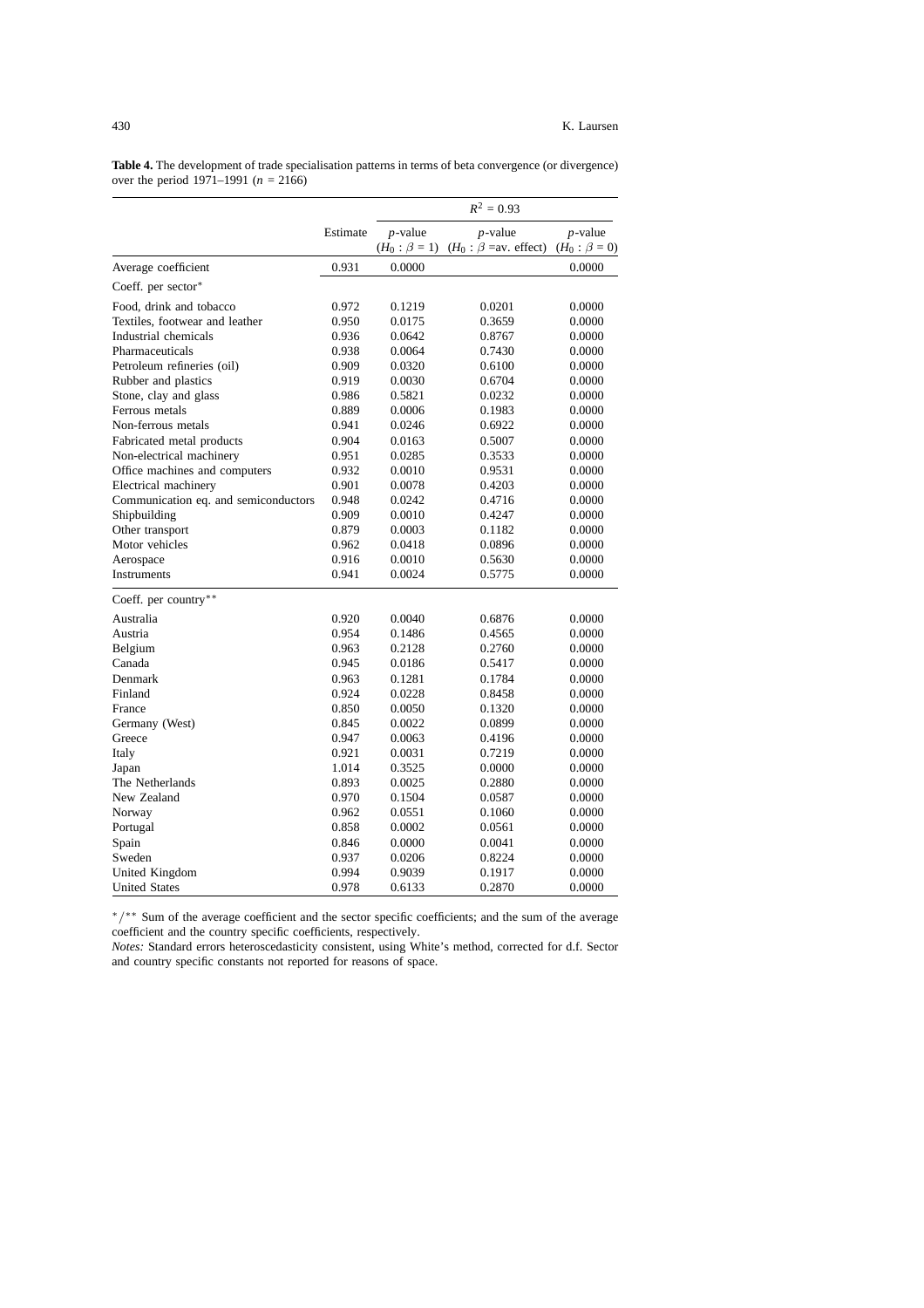Co-evolution of export and technological specialisation patterns 431

|                                      |          | $R^2 = 0.44$                     |                                           |                                  |  |
|--------------------------------------|----------|----------------------------------|-------------------------------------------|----------------------------------|--|
|                                      | Estimate | $p$ -value<br>$(H_0: \beta = 1)$ | $p$ -value<br>$(H_0: \beta = av.$ effect) | $p$ -value<br>$(H_0: \beta = 0)$ |  |
| Average coefficient                  | 0.643    | 0.0000                           |                                           | 0.0000                           |  |
| Coeff. per sector*                   |          |                                  |                                           |                                  |  |
| Food, drink and tobacco              | 0.824    | 0.0609                           | 0.0549                                    | 0.0000                           |  |
| Textiles, footwear and leather       | 0.493    | 0.0000                           | 0.1980                                    | 0.0000                           |  |
| Industrial chemicals                 | 1.173    | 0.0606                           | 0.0000                                    | 0.0000                           |  |
| Pharmaceuticals                      | 0.635    | 0.0147                           | 0.9575                                    | 0.0000                           |  |
| Petroleum refineries (oil)           | 0.542    | 0.0000                           | 0.2988                                    | 0.0000                           |  |
| Rubber and plastics                  | 0.504    | 0.0101                           | 0.4705                                    | 0.0091                           |  |
| Stone, clay and glass                | 0.595    | 0.0174                           | 0.7777                                    | 0.0005                           |  |
| Ferrous metals                       | 0.574    | 0.0002                           | 0.5544                                    | 0.0000                           |  |
| Non-ferrous metals                   | 0.546    | 0.0000                           | 0.3394                                    | 0.0000                           |  |
| Fabricated metal products            | 0.769    | 0.1194                           | 0.3938                                    | 0.0000                           |  |
| Non-electrical machinery             | 0.593    | 0.0247                           | 0.7839                                    | 0.0011                           |  |
| Office machines and computers        | 0.584    | 0.0016                           | 0.6574                                    | 0.0000                           |  |
| Electrical machinery                 | 0.573    | 0.0200                           | 0.7036                                    | 0.0018                           |  |
| Communication eq. and semiconductors | 0.830    | 0.0562                           | 0.0360                                    | 0.0000                           |  |
| Shipbuilding                         | 0.599    | 0.0001                           | 0.6581                                    | 0.0000                           |  |
| Other transport                      | 0.382    | 0.0000                           | 0.0387                                    | 0.0025                           |  |
| Motor vehicles                       | 0.645    | 0.0007                           | 0.9828                                    | 0.0000                           |  |
| Aerospace                            | 0.694    | 0.0029                           | 0.6142                                    | 0.0000                           |  |
| Instruments                          | 0.658    | 0.0050                           | 0.8991                                    | 0.0000                           |  |
| Coeff. per country**                 |          |                                  |                                           |                                  |  |
| Australia                            | 0.600    | 0.0000                           | 0.5252                                    | 0.0000                           |  |
| Austria                              | 0.767    | 0.0024                           | 0.1053                                    | 0.0000                           |  |
| Belgium                              | 0.716    | 0.0003                           | 0.3437                                    | 0.0000                           |  |
| Canada                               | 0.845    | 0.0420                           | 0.0079                                    | 0.0000                           |  |
| Denmark                              | 0.598    | 0.0000                           | 0.5498                                    | 0.0000                           |  |
| Finland                              | 0.653    | 0.0000                           | 0.8898                                    | 0.0000                           |  |
| France                               | 0.473    | 0.0000                           | 0.0209                                    | 0.0000                           |  |
| Germany (West)                       | 0.740    | 0.0000                           | 0.1274                                    | 0.0000                           |  |
| Greece                               | 0.141    | 0.0000                           | 0.0000                                    | 0.1431                           |  |
| Italy                                | 0.592    | 0.0000                           | 0.5180                                    | 0.0000                           |  |
| Japan                                | 0.988    | 0.8766                           | 0.0000                                    | 0.0000                           |  |
| The Netherlands                      | 0.870    | 0.0905                           | 0.0032                                    | 0.0000                           |  |
| New Zealand                          | 0.128    | 0.0000                           | 0.0000                                    | 0.2119                           |  |
| Norway                               | 0.531    | 0.0000                           | 0.2125                                    | 0.0000                           |  |
| Portugal                             | 0.280    | 0.0000                           | 0.0001                                    | 0.0019                           |  |
| Spain                                | 0.493    | 0.0000                           | 0.0840                                    | 0.0000                           |  |
| Sweden                               | 0.722    | 0.0000                           | 0.1307                                    | 0.0000                           |  |
| United Kingdom                       | 0.631    | 0.0001                           | 0.9002                                    | 0.0000                           |  |
| <b>United States</b>                 | 1.445    | 0.0623                           | 0.0008                                    | 0.0000                           |  |

**Table 5.** The development of technological specialisation patterns in terms of beta convergence (or divergence) over the period 1971–1991 (*n* = 2166)

∗/∗∗ Sum of the average coefficient and the sector specific coefficients; and the sum of the average coefficient and the country specific coefficients, respectively.

*Notes:* Standard errors heteroscedasticity consistent, using White's method, corrected for d.f. Sector and country specific constants not reported for reasons of space.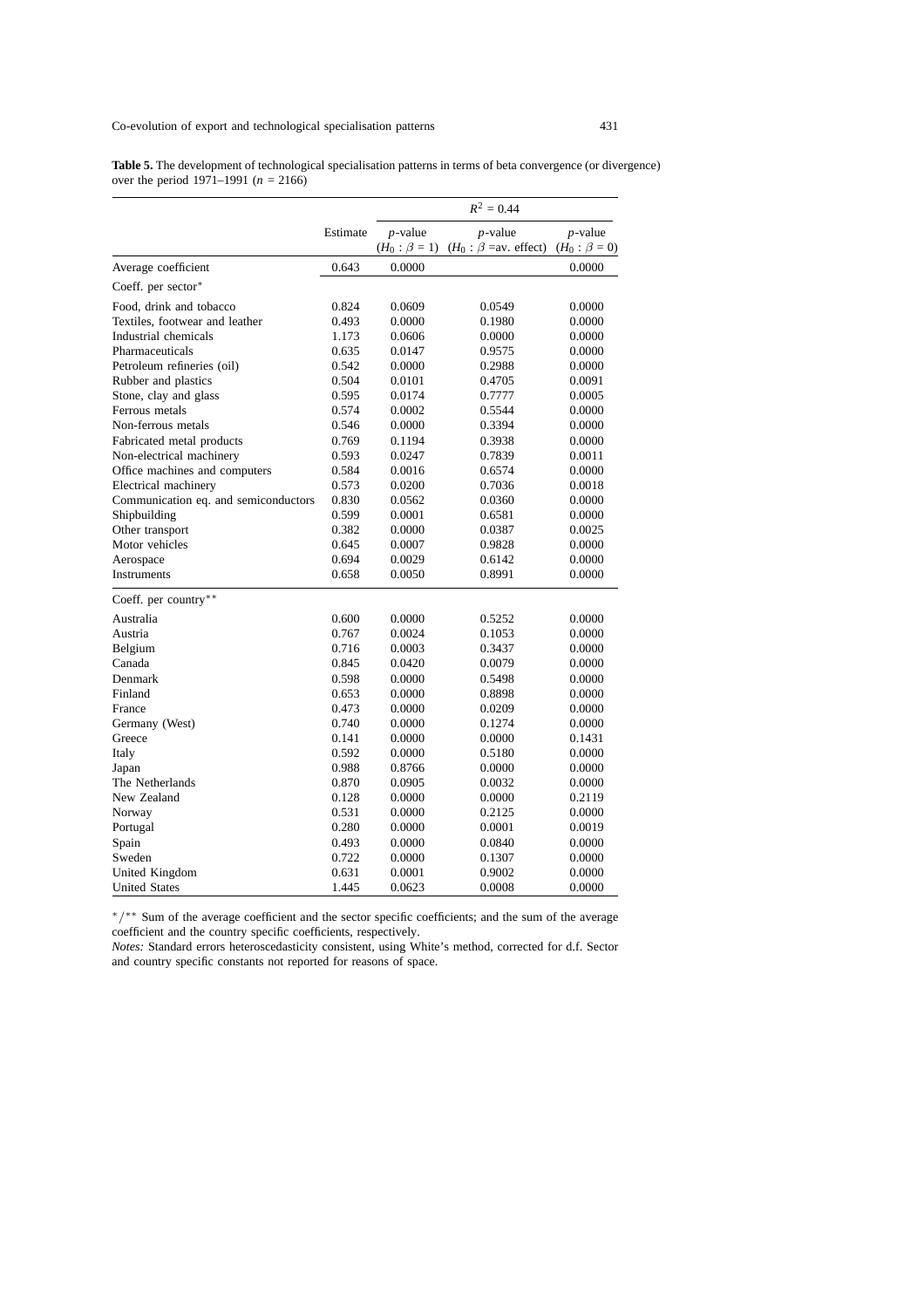ferrous metals; non-ferrous metals; non-electrical machinery; office machines and computers; electrical machinery; shipbuilding; other transport; motor vehicles; aerospace; and instruments) are turbulent to the extent that the hypothesis of an unchanged pattern of specialisation can be rejected at the 5 per cent level, for both trade and technological specialisation. Only for food, drink and tobacco, and industrial chemicals can the hypothesis of an unchanged pattern not be rejected for both types of specialisation. It can be seen from Tables 4 and 5 that textiles, footwear and leather is one of the sectors with the strongest difference between the development in trade and technological specialisation. The relatively low parameter value for this sector in Table 5 indicates that technology is more fluid in this sector, while the production (exports) is found to be relatively more stable. In the case of office machines and computers the opposite pattern can be observed. In this case, one interpretation could be that firms spread out their production (exports) facilities, while this is not the case when it comes to the production of technology. A similar (but stronger) conclusion can be made for what concerns fabricated metal products. The latter two cases are consistent with the models allowing for spatial separation of headquarter services (R&D and management) from production facilities, presented in Section 2.

Among the countries analysed, Australia, Finland, France, West Germany, Greece, Italy, Portugal, Spain, Sweden, and the United Kingdom display the highest degree of turbulence in specialisation patterns, across sectors and time. Again, the criterion is whether or not the hypothesis of an unchanged pattern can be rejected for both types of specialisation. By contrast, the specialisation patterns for Japan and for the US are path-dependent, to the extent that the hypothesis of an unchanged specialisation pattern cannot be rejected. The case of Japan is worth noting, as it is confirmed that the specialisation of that country remained very stable over the 1970s and the 1980s, while structural change took place in the 1960s (see Dalum et al., 1998, Appendix Table A2). It can be seen from Tables 4 and 5 that Denmark is one of the countries with the strongest difference between the development in trade and technological specialisation (there is also a striking difference for New Zealand). The trade specialisation pattern is very stable for Denmark, as the hypothesis of no change in the pattern of specialisation cannot be rejected. By contrast, this hypothesis is strongly rejected for technology. In terms of technological specialisation, Denmark has increased specialisation rather strongly in pharmaceuticals, but also to some extent in industrial chemicals. At the same time patenting activity has increased in almost all transport sectors, but starting from a very low level (Denmark remains under-specialised in these sectors).

As stated in the theoretical section, we expect catching-up countries to experience the highest degree of turbulence in the specialisation patterns over time. For the OECD 'catch-up countries' in this sample (Finland, Greece, Italy, Spain, and Portugal), we do find that the specialisation patterns of these countries (Spain and Portugal in particular, given the low coefficients) belong to the group of countries experiencing the highest degree of turbulence, both in terms of trade and technology. It should be pointed out that Greece (the slowest growing of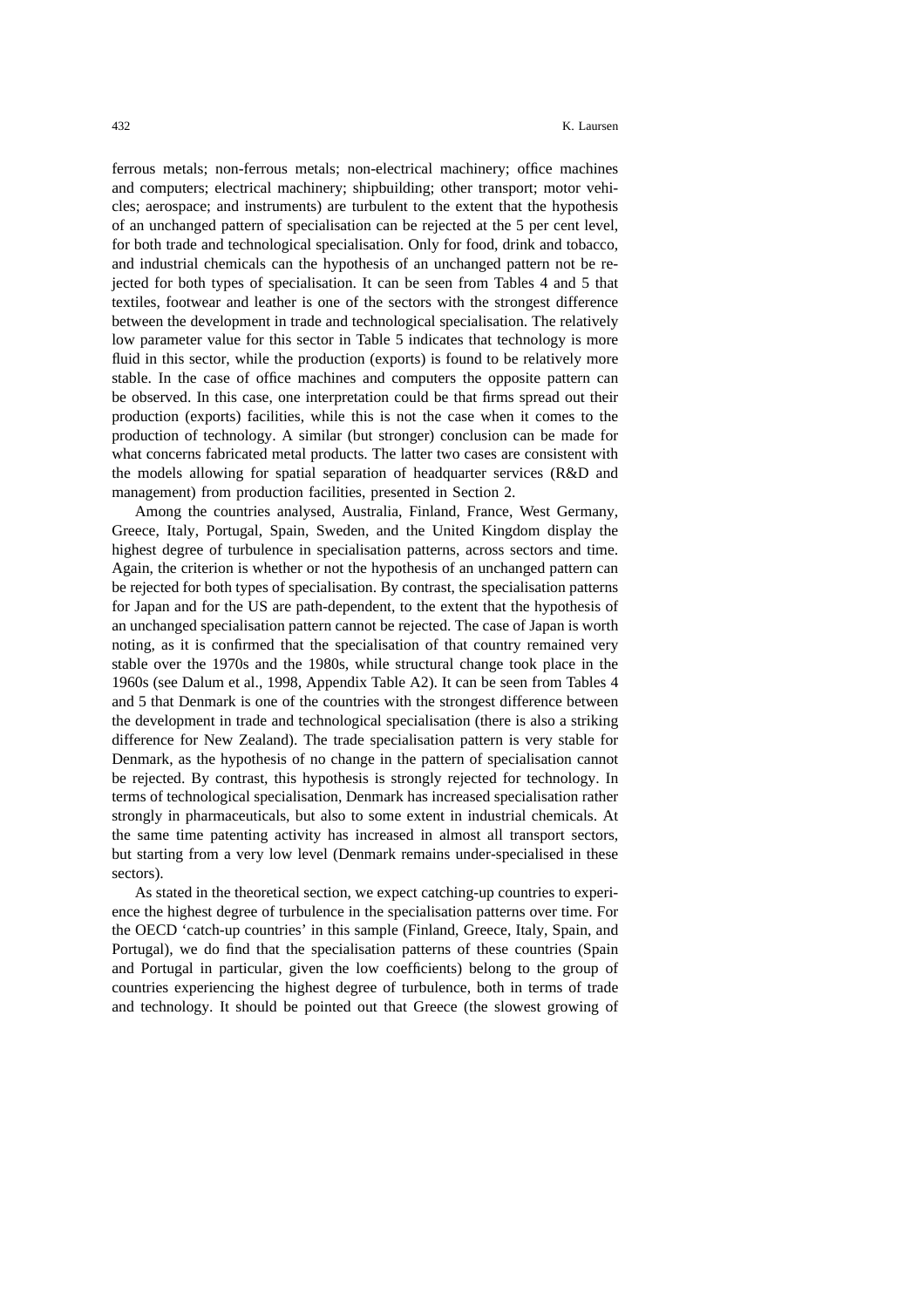these countries) only display a very high degree of turbulence in the case of technological specialisation. In terms of trade specialisation, the hypothesis of no structural change for Greece can be rejected, but the parameter is around the size of the average coefficient. But as compared to high-income countries, Greece is (and remains) specialised in low-tech sectors, and has nearly no activity in other sectors.

#### **4 Conclusions**

The first aim of this paper was to investigate whether the seemingly contradictory findings in the empirical literature on the development of technological specialisation and on export specialisation patterns, respectively, are due to a 'real world' phenomenon, or whether the explanation is purely technical, by comparing the development of export specialisation to specialisation in terms of US patents. The second aim was to analyse the extent to which countries and sectors display stable specialisation patterns over time, also both in terms of exports and in terms of technology. The conclusions will be drawn by making reference to the propositions set up in Section 2.

The paper confirms that the OECD countries did in general *tend to* despecialise in terms of export specialisation. The evidence was (even) less conclusive with regard to technological specialisation, as the results were mixed in the sense that just about half of the countries tended to increase in terms of the level of specialisation, while the other half tended to engage in de-specialisation. However, it should be pointed out that the tendency towards de-specialisation is very weak, as it was statistically significant in a few cases only. Based on the discussion of the weaknesses of the alternative analyses (in particular, the bias due to the unadjusted  $RCA_{ij}$  and the bias due to the heavy weight attributed to extreme values when using the chi-square measure), and based on the results found in this paper, it can be concluded that the contradictory findings are to a large extent due to differences in the applied methodology, rather than being due to 'real world' differences between the two measures.

In terms of country and sectoral stability of specialisation patterns [proposition (a)], it was concluded that both trade specialisation and technological specialisation patterns are path-dependent in the sense that all country and sectoral patterns were correlated between seven three- year intervals, within the period in question. In comparison, however, trade specialisation patterns were more stable than were technological specialisation patterns [proposition (e)]. Among the countries, Australia, Finland, France, West Germany, Greece, Italy, Portugal, Spain, Sweden, and the United Kingdom displayed the highest degree of turbulence in the specialisation patterns, across sectors and time. By contrast, the specialisation patterns for Japan and for the US were path-dependent, to the extent that the hypothesis of an unchanged specialisation pattern could not be rejected, also for what concerns both technological and export specialisation. Concerning the hypothesis of OECD catching-up countries experiencing the highest degree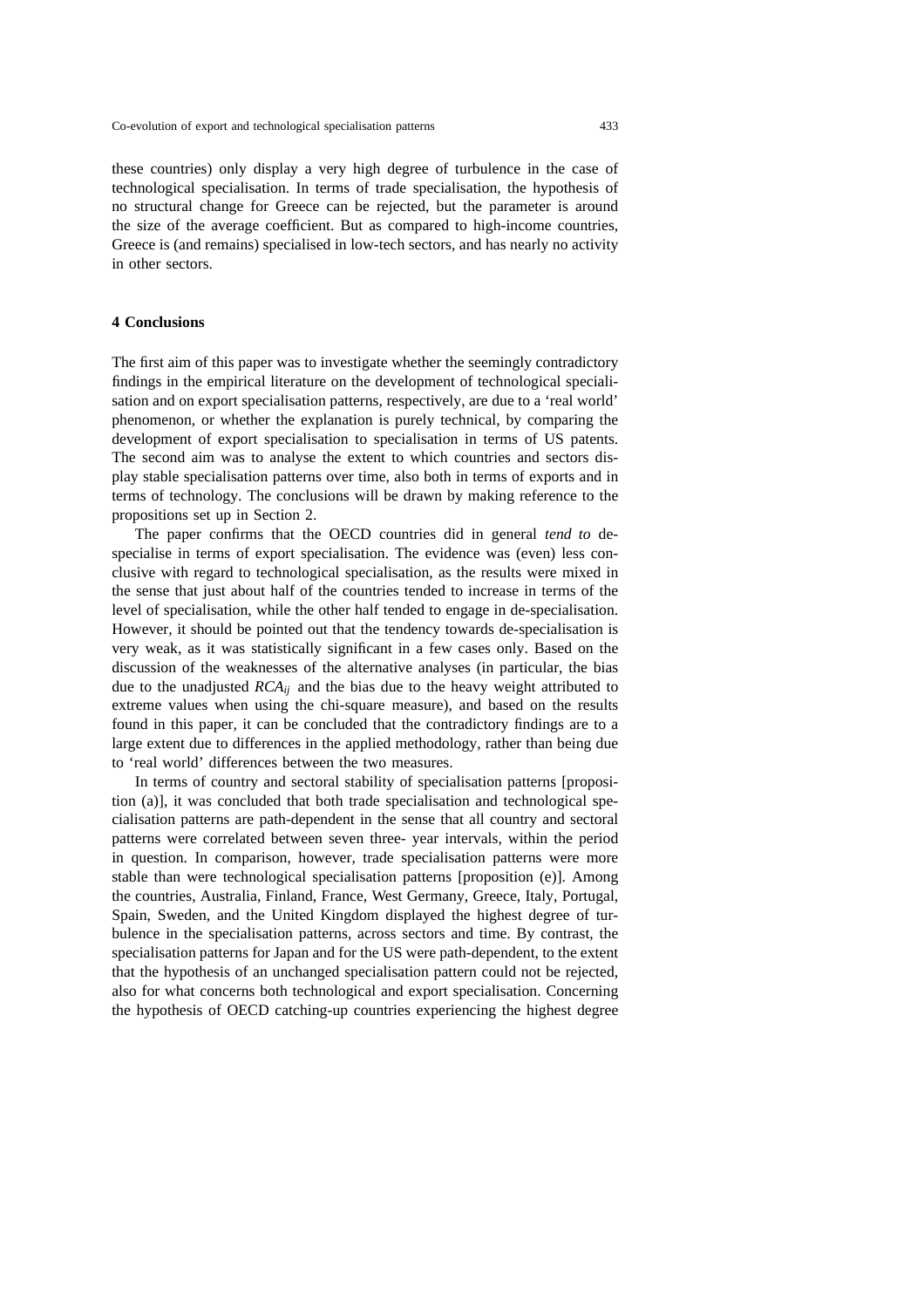of turbulence [proposition (b)] in the specialisation patterns, the results were not as clear-cut as they were in Dalum et al. (1998), since only Finland, Greece, Italy, Spain, and Portugal were consistently among the countries experiencing the highest degree of turbulence. The explanation has to do with the time periods considered, as Dalum et al. (1998) considered a period starting in 1965, while this paper started in 1971. In this way it appears as though Japan encountered a high degree of structural change in the 1960s, while this process stopped from the 1970s onwards. Fourteen sectors displayed structural change across countries and time, for both types of specialisation. Food, drink and tobacco, and industrial chemicals, on the other hand, were stable to the extent that the hypothesis of an unchanged specialisation pattern could not be rejected, in the case of both types of specialisation. Hence, in general, proposition (c), stating that 'low-tech' sectors are more footloose than 'high-tech' sectors, could not be confirmed, either in the case of exports, or in the case of technology.

Concerning proposition (f), stating that trade and technological specialisation will in general tend to co-evolve in terms of divergence or convergence, some support can be said to be given for this proposition as the parameters for structural adjustment were in general high (or low) for the same countries and sectors for the two types of specialisation, as the 38 parameters for export and technology correlate, although the relation is not extremely strong ( $\rho$ =0.29). However, we have also seen in this paper that there are a number of cases, where there is no co-evolution between the two types of specialisation.

A conclusion is that, while European integration has been on-going throughout the period, there has been no tendency for European countries to specialise in terms of trade specialisation [in contrast to what was stated in proposition (d)], or in terms of technological specialisation. Standard trade theory (Heckscher-Ohlin) would predict increasing specialisation - all other things being equal - if trade barriers are being reduced, given different factor endowments in various countries. Seen in that light, our findings may appear surprising. However, it is a 'stylised fact' that intra-industry trade has grown in a period of economic integration. On the basis of these findings, one can speculate that countries increasingly specialise according to consumer preferences (within the same industries), rather than specialising in different industries. Hence, the findings are more in line with theoretical models allowing for increasing returns and (vertically or horizontally) differentiated products, presented in the theoretical section of this paper. Such a finding has important policy implications, in particular with respect to catchingup countries, since the growth opportunities of these countries appear not to lie in (static) gains from deepening the already existing pattern of specialisation. Instead, such opportunities can be realised in a process of structural change in the patterns of specialisation.

*Acknowledgements.* I wish to thank Bo Carlsson, Bent Dalum and two anonymous referees, for comments made on earlier versions of this paper. I also wish to thank Bent Vestergaard for research assistance in relation to the programming in GAUSS, of the model applied in Section 3.3. The usual disclaimer applies. Financial support from the Danish Research Unit for Industrial Dynamics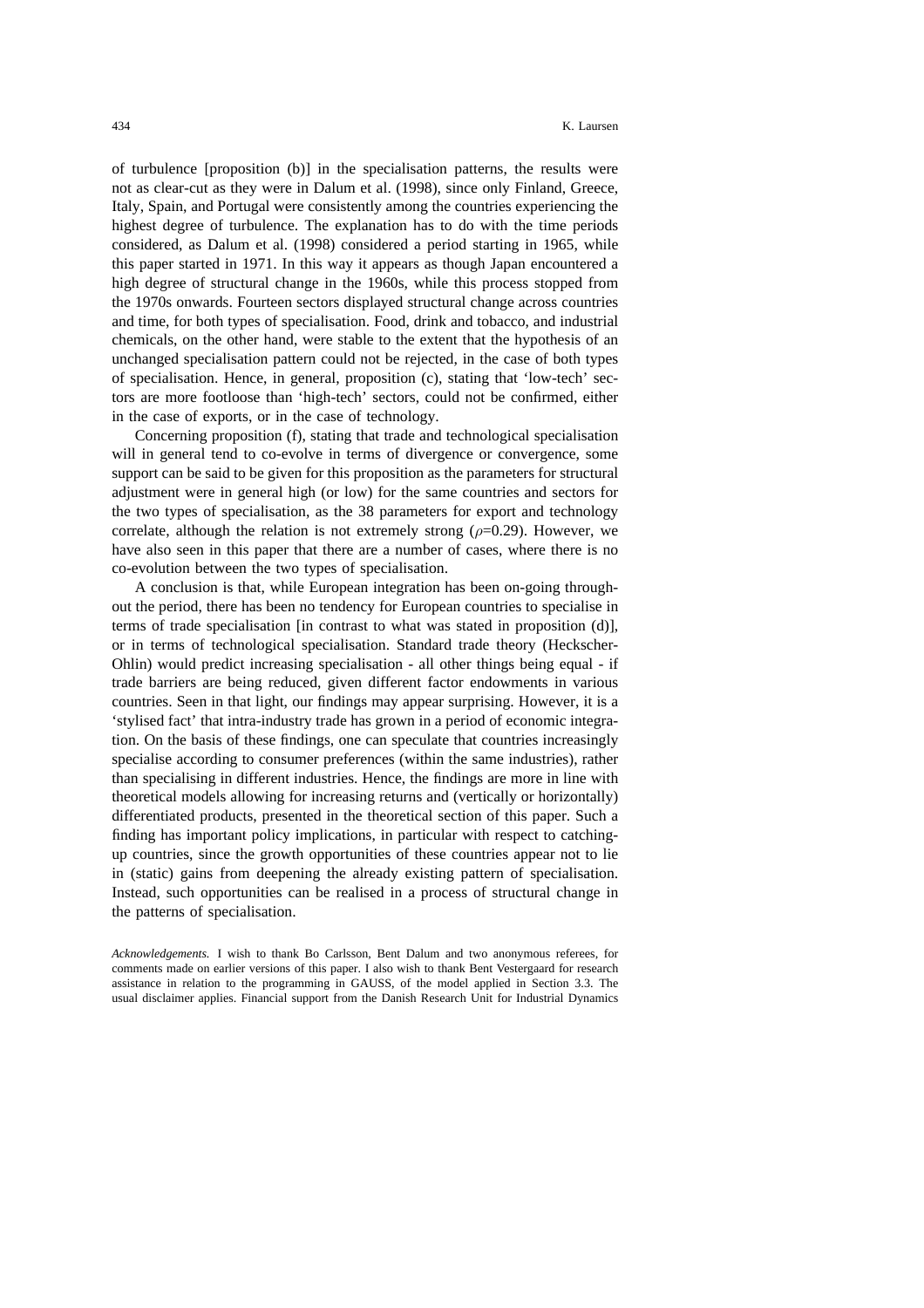(DRUID) and the EU TSER project on 'Technology, Economic Integration and Social Cohesion' (TEIS) is gratefully acknowledged.

#### **References**

- Amable B, Verspagen B (1995) The role of technology in market shares dynamics. Applied Economics 27: 197–204
- Amendola G, Dosi G, Papagni E (1993) The dynamics of international competitiveness. Weltwirtschaftliches Archiv 129: 451–471
- Archibugi D, Pianta M (1992) The technological specialisation of advanced countries. A report to the EEC on international science and technology activities. Kluwer, Dordrecht
- Archibugi D, Pianta M (1994) Aggregate convergence and sectoral specialization in innovation. Journal of Evolutionary Economics 4: 17–33
- Balassa B (1965) Trade liberalization and 'revealed' comparative advantage. The Manchester School of Economic and Social Studies 32: 99–123
- Barro RJ, Sala-i-Martin X (1991) Convergence across states and regions. Brooking Papers on Economic Activity, pp. 107–182
- Beelen E, Verspagen B (1994) The role of convergence in trade and sectoral growth. In: Fagerberg J, Verspagen B, v. Tunzelmann N (eds) The dynamics of technology, trade and growth. Edward Elgar, Aldershot, Brookfield
- Ben-David D (1991) Equalizing exchange: a study of the effects of trade liberalization. NBER Working Paper
- Bergstrand J (1990) The Heckscher-Ohlin-Samuelson model, the linder hypothesis and the determinants of bilateral intra-industry trade. Economic Journal 100: 1216–1229
- Bowen HP, Leamer EE, Sveikauskas L (1987) Multicountry, multifactor tests of the factor abundance theory. The American Economic Review 77: 791–809
- Cantwell J (1989) Technological innovation and multinational corporations. Blackwell, Oxford
- Cantwell J (1991) Historical trends in international patterns of technological innovation. In: Foreman-Peck J (ed) New perspectives on the late Victorian economy. Cambridge University Press, Cambridge
- Dalum B, Laursen K, Villumsen G (1998) Structural change in OECD export specialisation patterns: De-specialisation and 'stickiness'. International Review of Applied Economics 12: 447–467
- Dixit AK, Stiglitz JE (1977) Monopolistic competition and optimum product diversity. American Economic Review 67: 297–308
- Dosi G, Pavitt KLR, Soete LLG (1990) The economics of technical change and international trade. Harvester Wheatsheaf, Hemel Hempstead
- Dunning JH (1988) The eclectic paradigm of international production: an update and possible extensions. Journal of International Business Studies 19: 1–13
- Ethier WJ (1986) The multinational firm. Quarterly Journal of Economics 101: 805–834
- Falvey R (1981) Commercial policy and intra industry trade. Journal of International Economics 11: 495–511
- Flam H, Helpman E (1987) Vertical product differentiation and North-South trade. American Economic Review 77: 810–822
- Granstrand O, Sjölander S (1990) Managing innovation in multi-technology corporations. Research Policy 19: 35–60
- Grossman GM (1992) A model of quality competition and dynamic comparative advantage. In: Grossman GM (ed) Imperfect competition and international trade. MIT Press, Cambridge, MA
- Grossman GM, Helpman E (1991) Quality ladders and product cycles. The Quarterly Journal of Economics 106: 557–586
- Grupp H (1994) The measurement of technical performance of innovations by technometrics and its impact on established technology indicators. Research Policy 23: 175–193
- Grupp H (1998) Foundations of the economics of innovation. Edward Elgar, Cheltenham, Lyme
- Hart PE (1976) The dynamics of earnings, 1963–1973. Economic Journal 86: 541–565
- Hart PE, Prais SJ (1956) The analysis of business concentration: a statistical approach. Journal of the Royal Statistical Society (series 2) 119: 150–191